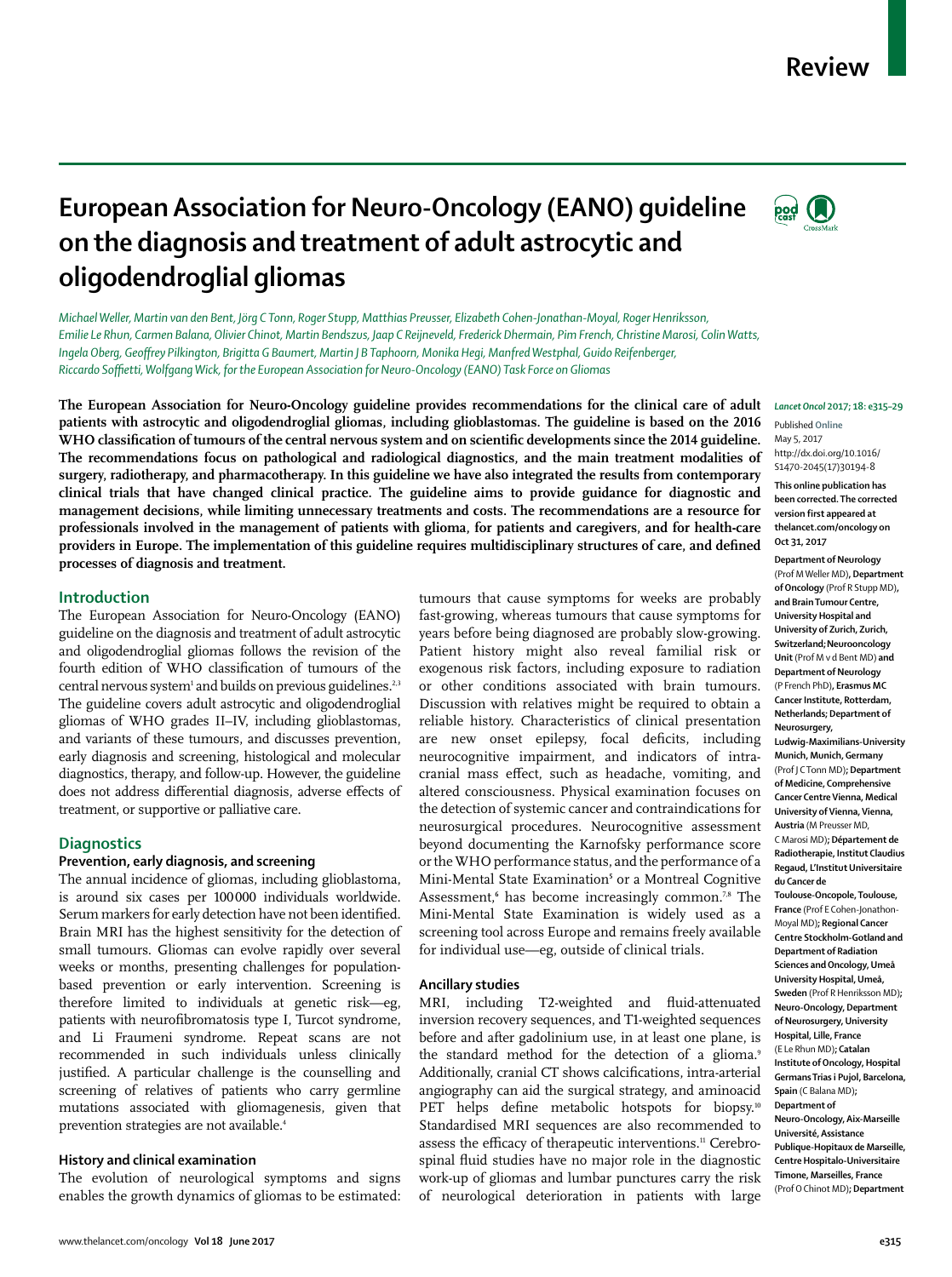**of Neuroradiology**  (Prof M Bendszus MD) **and Neurology Clinic and National Centre for Tumour Diseases**  (Prof W Wick MD)**, University Hospital Heidelberg, Heidelberg, Germany; Department of Neurology and Brain Tumour Centre Amsterdam, Vrije Universiteit Medical Centre, Amsterdam, Netherlands**  (Prof J C Reijneveld MD)**; Department of Radiotherapy, Gustave Roussy University Hospital, Villejuif, France**  (F Dhermain MD)**; Department of Clinical Neurosciences, Division of Neurosurgery, University of Cambridge, Cambridge, UK** (C Watts MD)**; Division of Neurosurgery, Addenbrooke's Hospital, Cambridge University Hospitals Foundation Trust, Cambridge, UK** (I Oberg)**; Brain Tumour Research Centre, University of Portsmouth, Portsmouth, UK** (G Pilkington PhD)**;Department of Radiation Oncology, MediClin Robert Janker Clinic and Clinical Cooperation Unit Neurooncology, University of Bonn Medical Centre, Bonn, Germany** (B G Baumert MD)**; Department of Neurology, Leiden University Medical Centre and Medical Centre Haaglanden, The Hague, Netherlands** (Prof M J B Taphoorn MD)**; Department of Clinical Neurosciences, University Hospital Lausanne, Lausanne, Switzerland** (M Hegi PhD)**; Department of Neurosurgery, University Hospital Hamburg, Hamburg, Germany** (Prof M Westphal MD)**;**

**Department of Neuropathology, Heinrich Heine University Düsseldorf and German Cancer Consortium (DKTK), Essen/Düsseldorf, Germany** 

(Prof G Reifenberger MD)**; Department of Neuro-Oncology, University Hospital, Turin, Italy** (Prof R Soffietti MD)**; and German Consortium of Translational Cancer Research (DKTK), Clinical Cooperation Unit Neurooncology, German Cancer Research Center, Heidelberg, Germany** (Prof W Wick) space-occupying tumours. Electroencephalography is useful for monitoring tumour-associated epilepsy and in determining causes of altered consciousness.

#### **Preoperative management**

Management should follow documented local standard operating procedures and multidisciplinary discussion in a brain tumour board review that ideally should include dedicated neuroradiologists and neuropathologists, in addition to neurosurgeons, radiation oncologists, and neurooncologists. Before surgery, unless contraindications are present or primary cerebral lymphoma or inflammatory lesions are suspected, corticosteroids should be administered to decrease tumour-associated oedema. Additional pharmacological interventions, such as osmotic drugs, are rarely necessary. Patients with glioma who have epileptic seizures should receive anticonvulsant drugs preoperatively; however, evidence shows that primary prophylaxis does not reduce the risk of a first seizure in patients with glioma without a history of seizures.<sup>12</sup>

#### **Biopsy or resection**

Treatment decisions in patients with glioma are dependent on tissue diagnosis and the assessment of selected molecular markers. Thus, surgery is commonly performed with diagnostic and therapeutic objectives. The surgical management of patients with glioma should take place in high-volume specialist centres, where highvolume refers to the high volume of patients individual surgeons specifically treat.<sup>13</sup> A decision to initiate palliative care without histological diagnosis should be avoided unless the risk of the biopsy is considered too high or the prognosis is likely to be unfavourable even with treatment—eg, in patients with large tumours who are at risk of rapid clinical decline. Stereotactic biopsies under local anaesthesia are associated with low morbidity<sup>14</sup> and an integrated diagnosis can be used to counsel patients and relatives even when no further tumour-specific therapy is recommended. Serial samples from the tumour mass along the trajectory of the biopsy needle should be acquired during the stereotactic procedure, which requires an experienced team of neurosurgeons and neuropathologists.

#### **Histological classification and molecular diagnostics**

Intraoperative assessment of cytological specimens or frozen sections before the surgical procedure is terminated helps to ensure that sufficient tissue is obtained to establish a diagnosis. Tumour tissue is formalin-fixed and embedded in paraffin for conventional histological staining, including routine haematoxylin-eosin staining and additional immunohistochemical and molecular analyses. If possible, part of the tissue should be cryopreserved for future molecular marker studies. The diagnostic process follows the WHO classification<sup>1</sup> and integrates histological tumour typing, tumour grading using the four-tiered WHO grading scheme (WHO

grade I–IV)—designed to provide clinicians with information about the biological behaviour of tumours and consequently the patient's prognosis and outcome and tissue-based molecular biomarkers (figure 1). The  $2016$  WHO classification<sup>1</sup> specifies the major diagnostic role of isocitrate dehydrogenase 1 (*IDH1*) codon 132 or *IDH2* codon 172 missense mutations and defines diffuse and anaplastic astrocytic gliomas and oligodendroglial gliomas as IDH-mutant tumours.<sup>1</sup>

Oligodendroglial tumours also have 1p/19q codeletions. IDH-wild-type diffuse astrocytomas and anaplastic astrocytomas are considered provisional entities. Not otherwise specified categories have been introduced for gliomas and are defined as those that cannot be tested for the diagnostically relevant markers, or for which testing remains inconclusive. Table 1 shows the management recommendations for these not otherwise specified categories, but evidence on how to manage these tumours best is scarce. Oligoastrocytomas and gliomatosis cerebri do not have distinctive genetic and epigenetic profiles<sup>24,25</sup> and thus are not considered distinct glioma entities.<sup>1</sup> Diffuse midline glioma, histone H3-K27M-mutant, has been introduced as a new entity characterised by midline tumour location and the presence of a mutation at codon 27 that results in a lysine to methionine change in histones  $H3.3$  or  $H3.1<sup>1</sup>$ 

Four molecular biomarkers are central to diagnosing and treating gliomas: IDH mutation, 1p/19q codeletion, histone H3-K27M mutation, and O<sup>6</sup>-methylguanine DNA methyltransferase (*MGMT*) promoter methylation. IDH mutation, 1p/19q codeletion, and histone H3-K27M mutation have been incorporated into the revised WHO tumour classification (table 1), whereas *MGMT* promoter methylation status guides treatment decisions about chemotherapy use.26 *MGMT* promoter methylation status should be tested by the use of molecular genetic tests, such as methylation-specific PCR or pyrosequencing of bisulphite-modified tumour DNA, whereas immunocytochemistry is not an adequate method to establish the *MGMT* status. Immunohistochemical detection of loss of nuclear ATRX expression in IDH-mutant gliomas is characteristic of astrocytic gliomas without 1p/19q codeletion. Thus, additional testing for 1p/19q codeletion might not be required in such cases, unless doubts exist regarding astrocytic differentiation or the validity of ATRX immunohistochemistry. By contrast, retention of nuclear ATRX expression in an IDH-mutant glioma should prompt testing for the 1p/19q codeletion to differentiate an IDH-mutant astrocytic glioma from an IDH-mutant and 1p/19q-codeleted oligodendroglial tumour. Thus, ATRX immunohistochemistry might facilitate diagnostic categorisation of IDH-mutant gliomas but is not a substitute for 1p/19q codeletion testing. Similarly, detection of mutations in the telomerase reverse transcriptase (*TERT*) promoter cannot substitute for 1p/19q codeletion testing because *TERT* promoter mutations are not restricted to IDH-mutant and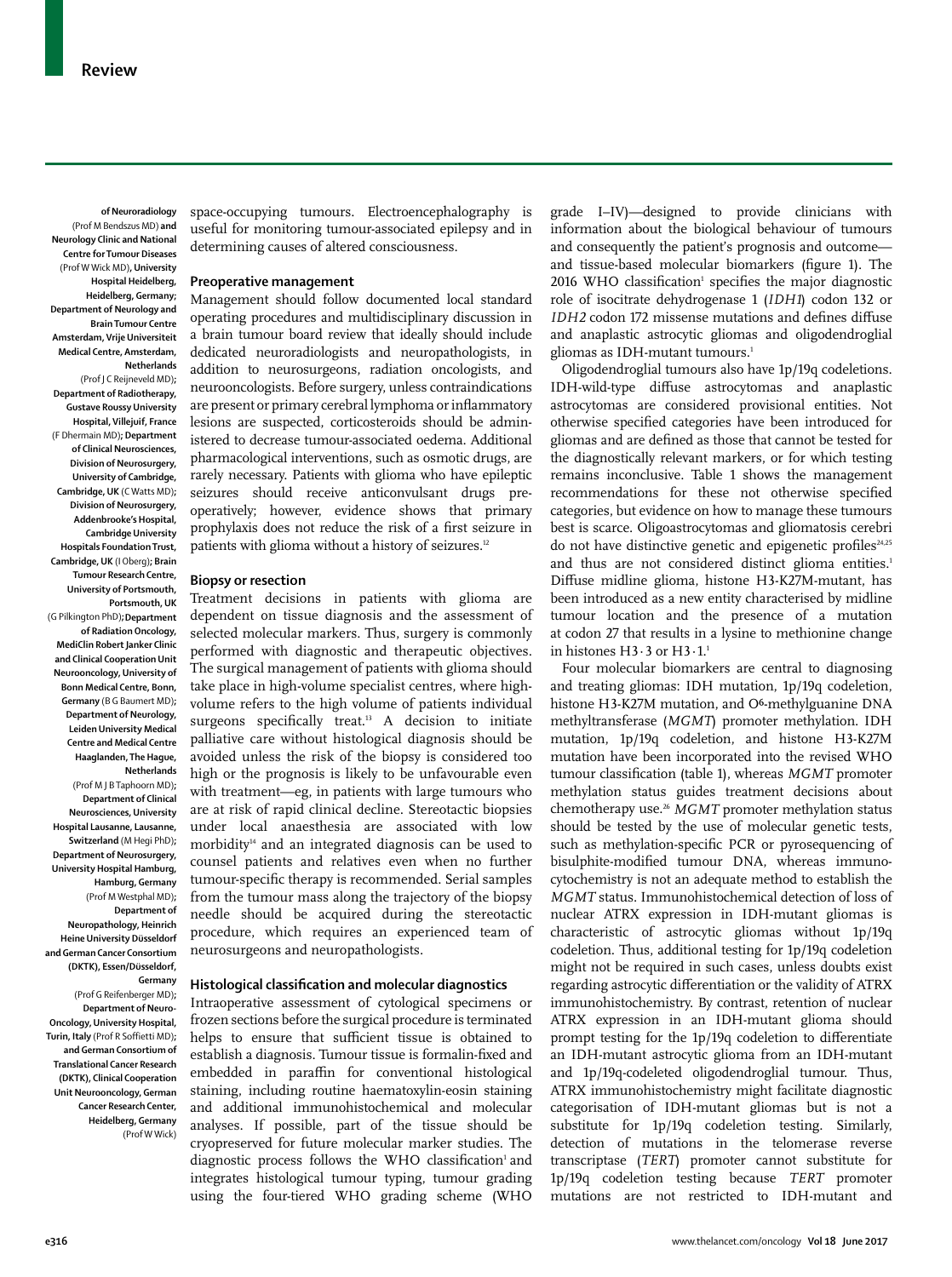

*Figure 1***: Diagnostic algorithm for integrated classification of diffuse astrocytic and oligodendroglial gliomas, including glioblastoma**

1p/19q-codeleted oligodendroglial tumours, but also occur in a minor subset of IDH-mutant astrocytic gliomas and most IDH-wild-type glioblastomas. High-throughput assays based on next generation sequencing or microarray techniques might soon replace single marker assessments. Diagnostic algorithms for patients with glioma should be standardised and should not delay radiotherapy or tumour-specific pharmacotherapy.

Figure 1 shows a commonly used approach for differential diagnostic work-up after histological analysis: the tumours are assessed by immunohistochemistry for the IDH1-R132H mutation and loss of nuclear ATRX protein expression. In the case of diffuse gliomas located in midline structures (thalamus, brain stem, and spinal cord), immunostaining for the histone H3-K27M mutation characterises diffuse midline glioma, histone H3-K27M-mutant. After immunohistochemistry, molecular analyses for less common *IDH1* codon

132 mutations (other than R132H), or *IDH2* codon 172 mutations (eg, by DNA sequencing), and for codeletion of chromosomal arms 1p and 19q (eg, by fluorescent in-situ hybridisation or microsatellite PCR-based loss of heterozygosity analyses) are done according to the individual immunohistochemistry results. IDH mutation and loss of nuclear ATRX expression classify IDH-mutant astrocytic gliomas (figure 1). Additional molecular testing for 1p/19q codeletion is not routinely required but might be performed to further substantiate the diagnosis (eg, in cases with ambigous histology). In patients older than 55 years at diagnosis, with a histologically typical glioblastoma, without a pre-existing lower grade glioma and with non-midline tumour location, immunohistochemical negativity for IDH1-R132H expression is sufficient for classification as glioblastoma, IDH-wildtype (figure 1). In all other diffuse gliomas, absence of IDH1-R132H immunopositivity should be followed by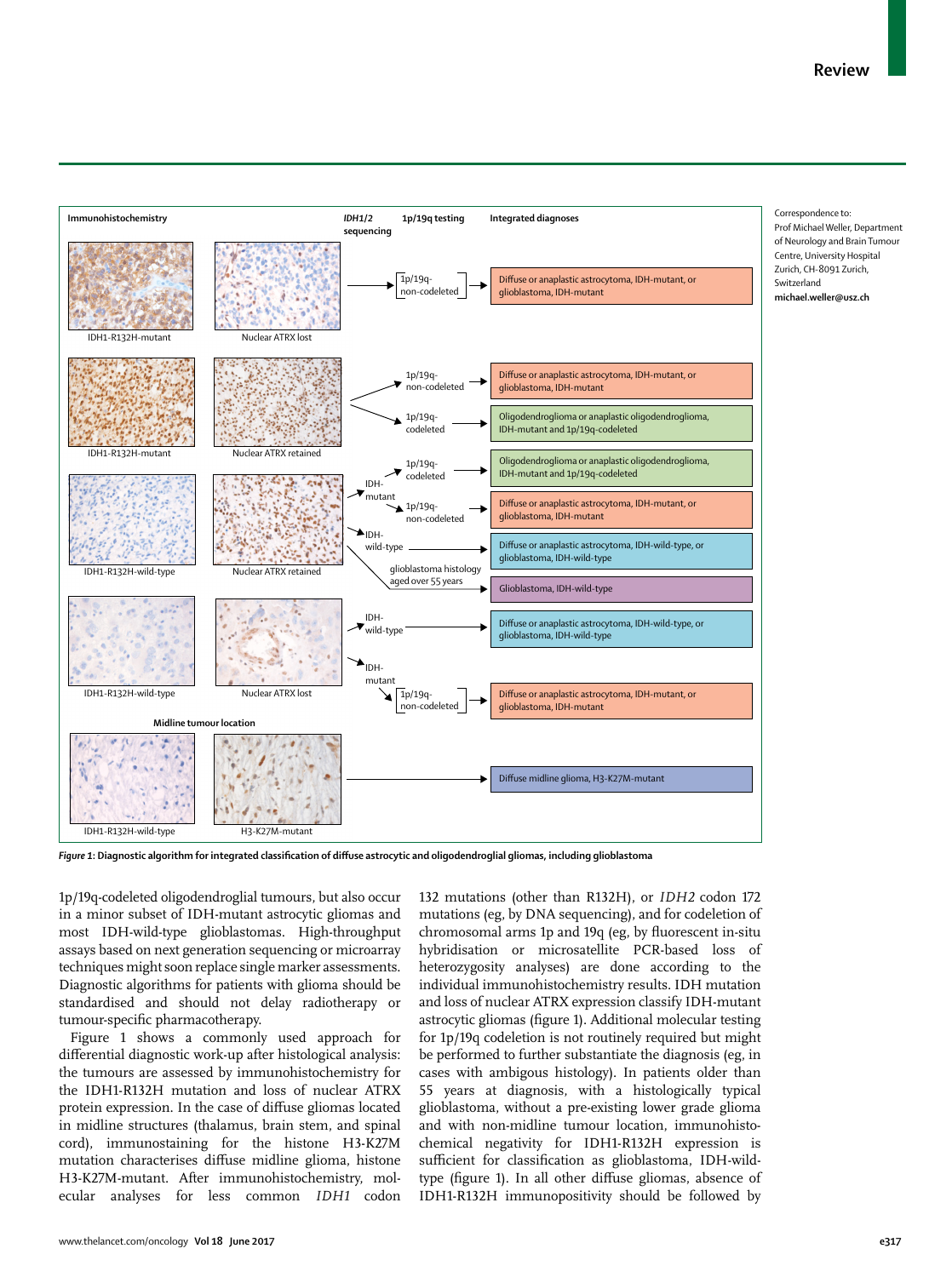|                                                                                                                                                                                                          | First-line treatment*                                                                                                                                                                                                                                                              | Salvage therapies†‡                                                                                                       | <b>Comments and references</b>                                                                    |  |
|----------------------------------------------------------------------------------------------------------------------------------------------------------------------------------------------------------|------------------------------------------------------------------------------------------------------------------------------------------------------------------------------------------------------------------------------------------------------------------------------------|---------------------------------------------------------------------------------------------------------------------------|---------------------------------------------------------------------------------------------------|--|
| Diffuse astrocytic and oligodendroglial tumours                                                                                                                                                          |                                                                                                                                                                                                                                                                                    |                                                                                                                           |                                                                                                   |  |
| Diffuse astrocytoma,<br>IDH-mutant                                                                                                                                                                       | Watch-and-wait or radiotherapy followed by PCV (or temozolomide plus<br>radiotherapy followed by temozolomide)                                                                                                                                                                     | Nitrosourea (or temozolomide rechallenge<br>or bevacizumab§)                                                              | RTOG 9802 trial <sup>15</sup> and<br>extrapolation from WHO<br>grade III tumours <sup>16</sup>    |  |
| Gemistocytic astrocytoma,<br>IDH-mutant                                                                                                                                                                  | Watch-and-wait or radiotherapy followed by PCV (or temozolomide plus<br>radiotherapy followed by temozolomide)                                                                                                                                                                     | Nitrosourea (or temozolomide rechallenge<br>or bevacizumab§)                                                              | $\ddot{\phantom{a}}$                                                                              |  |
| Diffuse astrocytoma,<br>IDH-wild-type                                                                                                                                                                    | Watch-and-wait (remains controversial), radiotherapy, radiotherapy<br>followed by PCV, or temozolomide and radiotherapy followed by<br>temozolomide (according to MGMT status [remains controversial])                                                                             | Temozolomide, or nitrosourea (or temozolomide<br>rechallenge) or bevacizumab§                                             | Extrapolation from IDH-wild-<br>type qlioblastoma <sup>17</sup>                                   |  |
| Diffuse astrocytoma, not<br>otherwise specified                                                                                                                                                          | Watch-and-wait or radiotherapy followed by PCV (or temozolomide plus<br>radiotherapy followed by temozolomide)                                                                                                                                                                     | Nitrosourea (or temozolomide rechallenge<br>or bevacizumab§)                                                              |                                                                                                   |  |
| Anaplastic astrocytoma,<br>IDH-mutant                                                                                                                                                                    | Radiotherapy followed by temozolomide                                                                                                                                                                                                                                              | Nitrosourea or temozolomide rechallenge<br>or bevacizumab§                                                                | 16                                                                                                |  |
| Anaplastic astrocytoma,<br>IDH-wild-type                                                                                                                                                                 | Radiotherapy or temozolomide plus radiotherapy followed by<br>temozolomide, according to MGMT status (remains controversial)                                                                                                                                                       | Temozolomide, or nitrosourea (or temozolomide<br>rechallenge) or bevacizumab§                                             | Extrapolation from<br>IDH-wild-type glioblastoma <sup>17,18</sup>                                 |  |
| Anaplastic astrocytoma, not<br>otherwise specified                                                                                                                                                       | Radiotherapy followed by temozolomide and radiotherapy followed by<br>temozolomide, according to MGMT status (remains controversial)                                                                                                                                               | Nitrosourea or temozolomide rechallenge<br>or bevacizumab§                                                                | $\ddot{\phantom{a}}$                                                                              |  |
| Glioblastoma, IDH-wild-type<br>(including giant cell<br>glioblastoma, gliosarcoma,<br>and epithelioid glioblastoma)                                                                                      | Temozolomide plus radiotherapy followed by temozolomide for patients<br>aqed 70 years or younger; radiotherapy alone (MGMT unmethylated) or<br>temozolomide plus radiotherapy followed by temozolomide or<br>temozolomide alone (MGMT methylated) for patients older than 70 years | Nitrosourea or temozolomide rechallenge or<br>bevacizumab <sub>S</sub> , radiotherapy for radiotherapy-<br>naive patients | 17,19-21                                                                                          |  |
| Glioblastoma, IDH-mutant                                                                                                                                                                                 | Radiotherapy with or without temozolomide followed by temozolomide                                                                                                                                                                                                                 | Nitrosourea or temozolomide rechallenge or<br>bevacizumab                                                                 | Extrapolation from IDH-mutant<br>anaplastic astrocytoma <sup>16</sup>                             |  |
| Glioblastoma, not otherwise<br>specified                                                                                                                                                                 | Temozolomide plus radiotherapy followed by temozolomide for patients<br>aged 70 years or younger; radiotherapy alone (MGMT unmethylated) or<br>temozolomide plus radiotherapy followed by temozolomide or<br>temozolomide alone (MGMT methylated) for patients older than 70 years | Nitrosourea or temozolomide rechallenge or<br>bevacizumab <sub>, radiotherapy</sub> for radiotherapy-<br>naive patients   | $17\,$                                                                                            |  |
| Diffuse midline glioma,<br>H3-K27M mutant                                                                                                                                                                | Radiotherapy or temozolomide plus radiotherapy followed by<br>temozolomide                                                                                                                                                                                                         |                                                                                                                           |                                                                                                   |  |
| Oligodendroglioma,<br>IDH-mutant and<br>1p/19q-codeleted                                                                                                                                                 | Watch-and-wait or radiotherapy followed by PCV                                                                                                                                                                                                                                     | Temozolomide or bevacizumab§                                                                                              | Extrapolation from WHO grade<br>III tumours <sup>22,23</sup> and RTOG 9802<br>trial <sup>15</sup> |  |
| Oligodendroglioma, not<br>otherwise specified                                                                                                                                                            | Watch-and-wait or radiotherapy followed by PCV                                                                                                                                                                                                                                     | Temozolomide or bevacizumab§                                                                                              | Extrapolation from WHO grade<br>III tumours <sup>22,23</sup> and RTOG 9802<br>trial <sup>15</sup> |  |
| Anaplastic<br>oligodendroglioma,<br>IDH-mutant and<br>1p/19q-codeleted                                                                                                                                   | Radiotherapy followed by PCV                                                                                                                                                                                                                                                       | Temozolomide or bevacizumab§                                                                                              | 22,23                                                                                             |  |
| Anaplastic<br>oligodendroglioma, not<br>otherwise specified                                                                                                                                              | Radiotherapy followed by PCV                                                                                                                                                                                                                                                       | Temozolomide or bevacizumab§                                                                                              | 22,23                                                                                             |  |
| Oligoastrocytoma, not<br>otherwise specified                                                                                                                                                             | Watch-and-wait or radiotherapy followed by PCV                                                                                                                                                                                                                                     | Temozolomide or bevacizumab§                                                                                              | Extrapolation from WHO grade<br>III tumours <sup>22,23</sup> and RTOG 9802<br>trial <sup>15</sup> |  |
| Anaplastic oligoastrocytoma,<br>not otherwise specified                                                                                                                                                  | Radiotherapy followed by PCV                                                                                                                                                                                                                                                       | Temozolomide or bevacizumab§                                                                                              | 22,23                                                                                             |  |
| Other astrocytic tumours                                                                                                                                                                                 |                                                                                                                                                                                                                                                                                    |                                                                                                                           |                                                                                                   |  |
| Pilocytic astrocytoma<br>Pilomyxoid astrocytoma                                                                                                                                                          | Surgery only                                                                                                                                                                                                                                                                       | Surgery followed by radiotherapy                                                                                          |                                                                                                   |  |
| Subependymal giant cell<br>astrocytoma                                                                                                                                                                   | Surgery only                                                                                                                                                                                                                                                                       | Surgery                                                                                                                   |                                                                                                   |  |
| Pleomorphic<br>xanthoastrocytoma                                                                                                                                                                         | Surgery only                                                                                                                                                                                                                                                                       | Surgery                                                                                                                   |                                                                                                   |  |
| Anaplastic pleomorphic<br>xanthoastrocytoma                                                                                                                                                              | Radiotherapy                                                                                                                                                                                                                                                                       | Surgery followed by chemotherapy with<br>temozolomide                                                                     |                                                                                                   |  |
| IDH=isocitrate dehydrogenase. PCV=procarbazine, lomustine, and vincristine. RTOG=Radiation Therapy Oncology Group. MGMT=0 <sup>6</sup> -methylguanine DNA methyltransferase. H3=histone 3. *Maximum safe |                                                                                                                                                                                                                                                                                    |                                                                                                                           |                                                                                                   |  |

resection is recommended whenever feasible in all patients with newly diagnosed gliomas. †Second surgery should always be considered, but clinical benefit may be limited to patients where a gross total resection can be achieved. ‡Re-exposure to temozolomide and less so nitrosourea treatment has little activity in tumours without *MGMT* promoter methylation. §Depending on local availability.

Table 1: Key treatment recommendations for patients with diffuse astrocytic and oligodendroglial tumours according to the new WHO classification<sup>1</sup>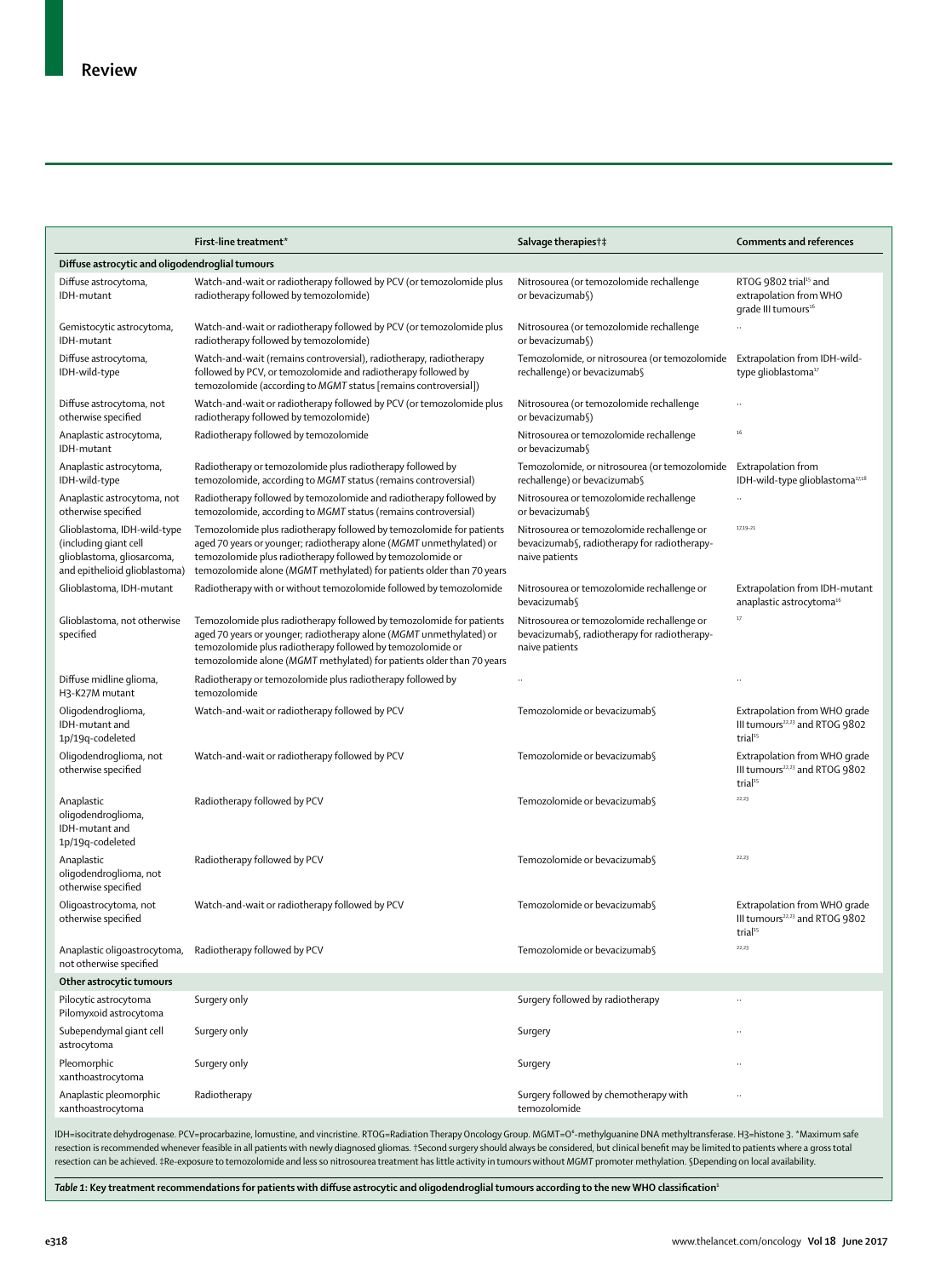

#### *Figure 2***: Clinical pathway for glioma**

Maximum safe resection is recommended whenever feasible in all patients with newly diagnosed gliomas. IDH=isocitrate dehydrogenase. KPS=Karnofsky performance score. MGMT=O<sup>6</sup>-methylguanine DNA methyltransferase. PCV=procarbazine, lomustine, and vincristine.

*IDH1* and *IDH2* sequencing to detect or exclude other, less common IDH mutations. IDH-wild-type diffuse astrocytic gliomas with loss of nuclear ATRX expression may be additionally tested for histone H3 mutations (figure 1).

# **General recommendations for therapy Prognostic factors**

Younger age and better performance status are important positive, therapy-independent prognostic factors across glioma entities, and extent of resection is an important therapy-dependent prognostic factor (figure 2). Molecular markers that favour longer survival, such as IDH mutation and 1p/19q codeletion, are now at the core of the WHO classification and define more homogeneous diagnostic and prognostic entities.<sup>1,26</sup>

# **Surgical therapy**

Beyond a histological diagnosis, the goal of surgery is to remove as much of the tumour as safely possible to improve neurological function. Microsurgical techniques are standard. The use of several tools, including surgical navigation systems with functional MRI datasets, intraoperative MRI, ultrasound, intraoperative functional monitoring and the fluorescent dye 5-aminolevulinic acid to visualise tumour tissue, $z$  is becoming more frequent in order to increase the extent of resection, while minimising the risk of new neurological deficits.<sup>28</sup> The use of evoked potentials (electrical activity in the brain following an external stimulus), electromyography, or mapping in conscious patients under local anaesthesia to monitor and preserve language and cognition, should support resections in eloquent areas (ie, areas of the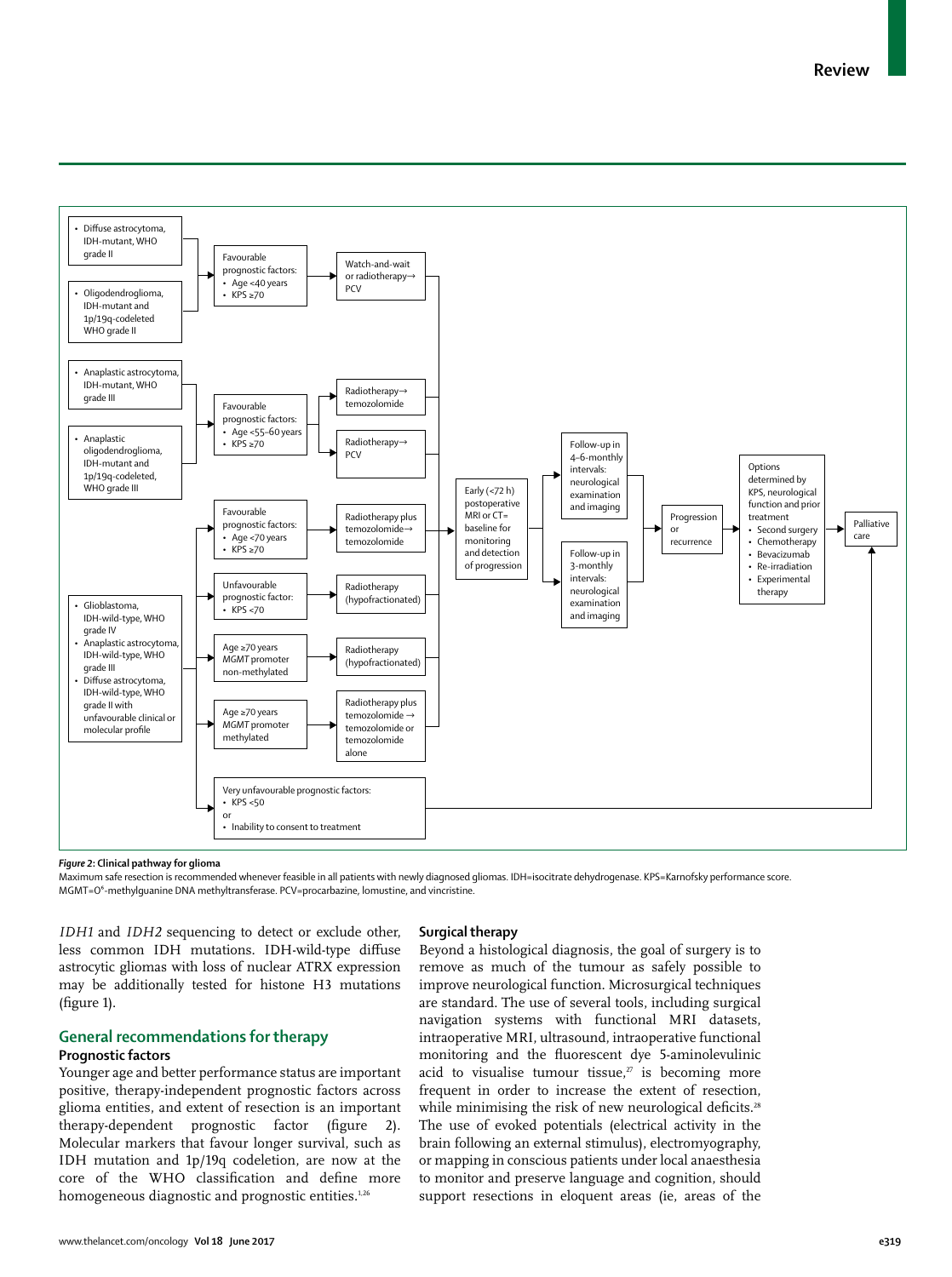*Panel:* **Dose and mode of administration of chemotherapy protocols in malignant glioma**

#### **Temozolomide**

- 75 mg/m<sup>2</sup> orally, daily including weekends during radiotherapy
- 150-200 mg/m<sup>2</sup> orally, days 1-5, fasting in the morning every 4 weeks for six cycles of maintenance treatment

#### **Nimustine, carmustine, lomustine, and fotemustine**

• Different regimens, most commonly lomustine 110 mg/m² orally every 6 weeks

#### **Procarbazine, loumustine, and vincristine**

- Procarbazine 60 mg/m<sup>2</sup> orally, days 8-21
- Lomustine 110 mg/m<sup>2</sup> orally, day 1
- Vincristine  $1.4 \text{ mg/m}^2$  intravenously (maximum 2 mg), days 8 and 29 for 6–8 weeks

### **Bevacizumab**

10 mg/kg once every 2 weeks

brain that cannot be removed without causing permanent neurological deficits, such as the cortex and subcortical white matter). The prevention of new, permanent neurological deficits is more important than extent of resection as gliomas are not cured by surgery, because tumour cells infiltrate far beyond the lesion and demonstrate network-like growth, both of which are hallmarks of diffuse gliomas.<sup>29</sup> Postoperative deficits due to emerging complications are a negative prognostic factor. Furthermore, quality of life is a high priority to patients and carers. The result of surgery is assessed by early MRI—or CT if MRI is not possible—with and without contrast and diffusion imaging within 24–72 h of surgery, which is part of the standard of care.<sup>30</sup> A large residual tumour volume after surgery is a negative prognostic factor, but it remains uncertain whether extent of resection truly matters, or whether resectable tumours have a different biology associated with a less aggressive course of disease.

# **Radiotherapy**

The goal of radiotherapy for patients with gliomas is to improve local control at a reasonable risk benefit ratio. Radiotherapy helps to preserve function and increases survival. Indications for timing, dosing, and scheduling of radiotherapy are determined by diagnosis and prognostic factors, including age, Karnofsky performance score, and extent of resection.<sup>31</sup> Focal radiotherapy is administered at 50–60 Gy in  $1.8-2.0$  Gy fractions, depending on prognosis defined by tumour type and grade. Hypofractionated radiotherapy with higher fractions and a lower total dose (eg,  $15 \times 2.67$  Gy) is appropriate in older patients and individuals with poor prognostic factors. The area of residual enhancement on T1 MRI imaging plus the surgical bed is defined as the gross tumour volume. A margin, typically 1·0–1·5 to 2·5 cm including the hyperintensity on T2 or fluid-attenuated inversion recovery imaging, is added to the gross tumour volume to define the clinical target volume. This clinical target volume is then modified to take into account areas in which microscopic spread is unlikely, or to reduce the radiotherapy dose to vital structures. Another margin, usually 0·3–0·5 cm, is added to the clinical target volume to allow for error setup and movement during treatment, to generate the planning target volume.<sup>32</sup> PET is being studied for improving target delineation in clinical trials.<sup>10</sup>

Organs at high risk of radiotherapy-associated toxicity, including optic nerves, optic chiasm, retinas, lenses, brainstem, pituitary, cochleas, and the hippocampus should be determined. Modern techniques of focused radiotherapy—eg, intensity-modulated or image-guided radiotherapy in patients with newly diagnosed glioma, and stereotactic radiotherapy in the recurrent setting might improve the targeted delivery of radiotherapy to better protect surrounding tissue. In children especially, but also in adults with deeply localised tumours, interstitial brachytherapy and proton or heavy ion radiotherapy might be alternatives. Randomised data comparing novel approaches with standard techniques are not available.

#### **Pharmacotherapy**

Cytotoxic chemotherapy is part of the standard of care for most patients with glioma (panel; figure 3). This treatment requires regular haematological, hepatic, and renal laboratory tests and exclusion of major lung disease or heart disease and infection. Additionally, blood counts need to be monitored during therapy. Temozolomide, an oral DNA alkylating agent with good blood–brain barrier penetration, is widely used in glioma treatment and has a favourable safety profile, with myelosuppression, notably thrombocytopenia, as the main and dose-limiting toxicity of the drug. Hepatic function should also be assessed regularly. By contrast with temozolomide, nitrosoureas, such as lomustine, carmustine, nimustine, and fotemustine, cause prolonged leukopenia and thrombocytopenia. These toxic effects might necessitate delays to further treatment at reduced dose or even discontinuation and consideration of alternative treatments. Pulmonary fibrosis is probably most often seen with carmustine when compared with other nitrosoureas.**33** Nitrosoureas have become a second choice after temozolomide for glioma treatment in most European countries, although no data from large comparative trials are available and retrospective or subgroup analyses suggest a higher efficacy of procarbazine, lomustine, and vincristine over temozolomide in patients with anaplastic glioma with a good prognosis.34,35 Locally delivered carmustine wafers that are implanted into the surgical cavity have provided a modest survival advantage to patients with newly diagnosed WHO grade III or IV gliomas, or recurrent glioblastoma,36 but are now a rarely considered option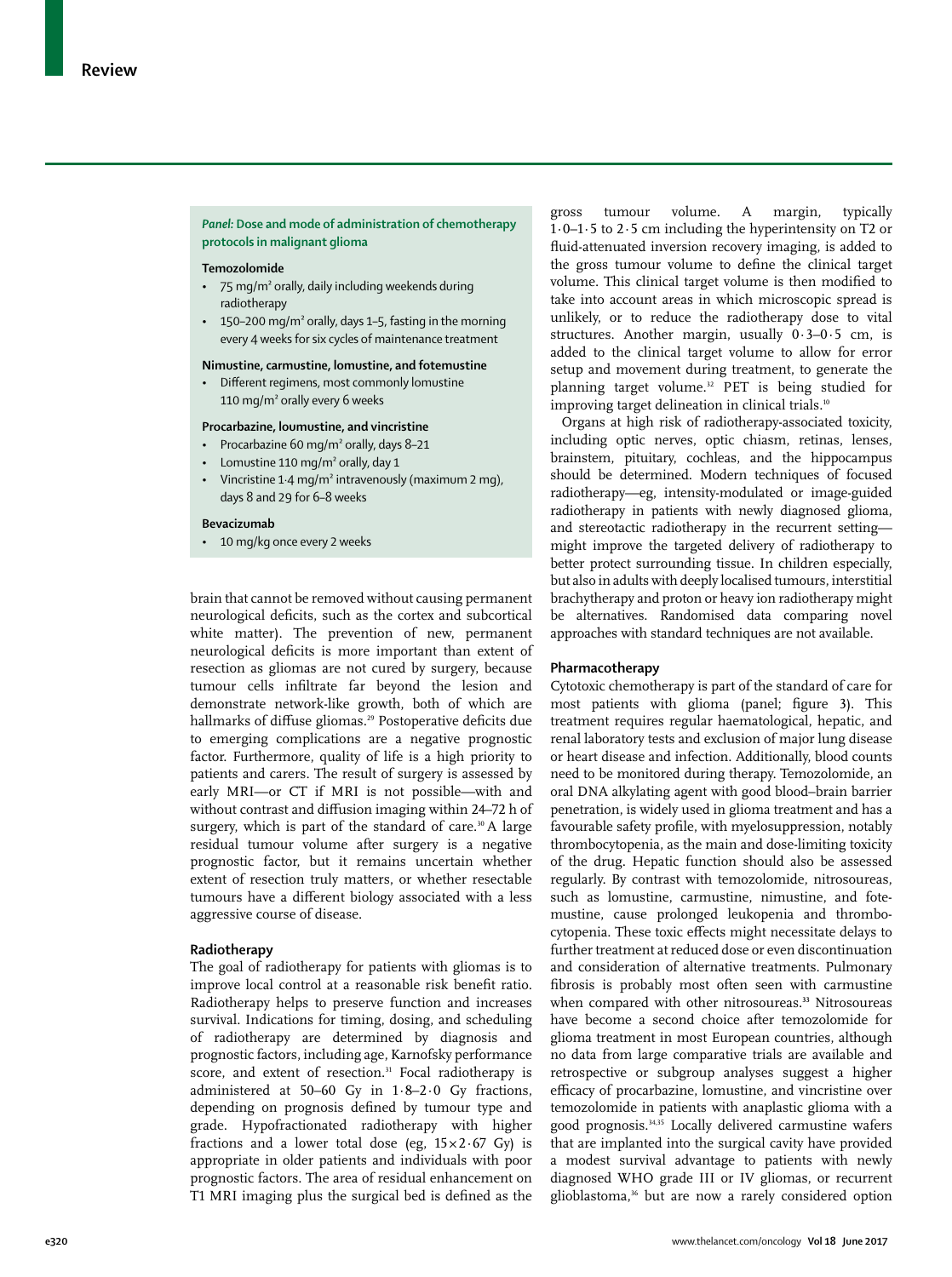**Review**



*Figure 3***: Therapeutic approaches to diffuse astrocytic or oligodendroglial gliomas in adulthood**

Supportive care is an option across the entities, but has been omitted for clarity. IDH=isocitrate dehydrogenase. PCV=procarbazine, lomustine, and vincristine.

because of poor efficacy and concerns about safety when combined with newer treatments such as temozolomide, and are used mostly in patients without systemic treatment options. Application of carmustine wafers requires careful patient selection and a gross total resection. Of the various candidate anti-angiogenic drugs investigated in clinical trials in glioma patients, only bevacizumab, an antibody to vascular endothelial growth factor, is approved for recurrent glioblastoma in the USA, Canada, Switzerland, and several other countries outside the European Union. Despite extensive efforts, no single biomarker in tumour tissue or plasma has been shown to predict benefit from or resistance to bevacizumab in independent datasets. Patients with glioma undergoing systemic therapy should have their treatment documented in print or electronically, including laboratory results and information on complications and contraindications.

Clinical centres that manage patients with glioma should generate standard operating procedures and instructions for handling side-effects and complications from treatment.

#### **Other therapeutic approaches**

Other approaches to glioma therapy, including various targeted and immunological therapies, notably immune checkpoint inhibitors and vaccines, are of unknown efficacy and should be explored within clinical trials.

## **Monitoring and follow-up**

In addition to clinical examination, MRI is the standard diagnostic measure for the evaluation of disease status or treatment response. 3-month intervals for MRI and follow-up visits are common practice initially in most patients, but longer intervals are appropriate in cases of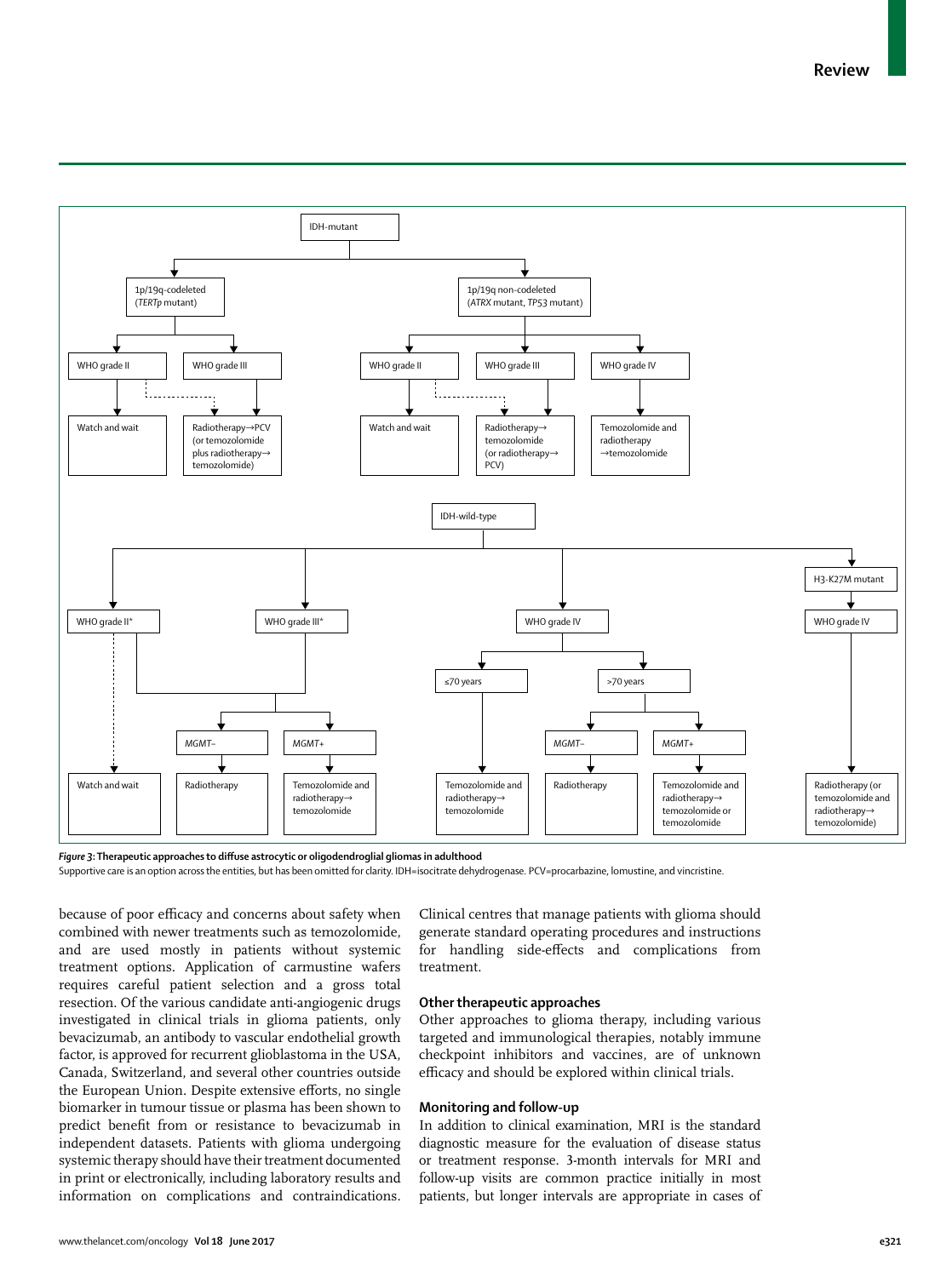|                                                                                                                                                                                                                                                                                                                                                                                                                                        | Class of<br>evidence | Level of<br>recommendation |  |  |  |
|----------------------------------------------------------------------------------------------------------------------------------------------------------------------------------------------------------------------------------------------------------------------------------------------------------------------------------------------------------------------------------------------------------------------------------------|----------------------|----------------------------|--|--|--|
| General                                                                                                                                                                                                                                                                                                                                                                                                                                |                      |                            |  |  |  |
| Karnofsky performance score, neurological function, age, and individual risks and benefits should be considered for clinical<br>decision making.                                                                                                                                                                                                                                                                                       | Т                    | Α                          |  |  |  |
| Screening and prevention have no major role for patients with gliomas.                                                                                                                                                                                                                                                                                                                                                                 | IV                   |                            |  |  |  |
| Patients with germ line variants or suspected hereditary cancer syndromes should receive genetic counselling and<br>subsequently might be referred for molecular genetic testing.                                                                                                                                                                                                                                                      | IV                   |                            |  |  |  |
| First choice diagnostic imaging approach is MRI with and without contrast enhancement.                                                                                                                                                                                                                                                                                                                                                 | IV                   | Ω,                         |  |  |  |
| Pseudoprogression should be considered in patients with an increase in tumour volume on neuroimaging in the first months<br>after local therapeutic interventions, including radiotherapy and experimental local treatments.                                                                                                                                                                                                           | Ш                    | B                          |  |  |  |
| Clinical decision making without obtaining a definitive WHO diagnosis at least by biopsy should occur only in exceptional<br>situations.                                                                                                                                                                                                                                                                                               | IV                   |                            |  |  |  |
| Glioma classification should follow the new WHO classification of tumours of the central nervous system 2016.                                                                                                                                                                                                                                                                                                                          | IV                   |                            |  |  |  |
| Immunohistochemistry for mutant IDH1-R132H protein and nuclear expression of ATRX should be performed routinely in<br>the diagnostic assessment of gliomas.                                                                                                                                                                                                                                                                            | IV                   |                            |  |  |  |
| IDH mutation status should be assessed by immunohistochemistry for IDH1-R132H. If negative, immunohistochemistry<br>should be followed by sequencing of IDH1 codon 132 and IDH2 codon 172 in all WHO grade II and III astrocytic and<br>oligodendroglial gliomas and in all glioblastomas of patients younger than 55 years to allow for integrated diagnoses<br>according to the WHO classification and to guide treatment decisions. | IV                   |                            |  |  |  |
| 1p/19q codeletion status should be determined in all IDH-mutant gliomas with retained nuclear expression of ATRX.                                                                                                                                                                                                                                                                                                                      | $\mathbf{I}$         | B                          |  |  |  |
| MGMT promoter methylation status should be determined in elderly patients with glioblastoma and in IDH-wild-type WHO<br>grade II and III gliomas to guide decision for the use of temozolomide instead of or in addition to radiotherapy.                                                                                                                                                                                              | -1                   | B                          |  |  |  |
| Residual tumour volume after surgery is a prognostic factor, therefore efforts to obtain complete resections are justified<br>across all glioma entities.                                                                                                                                                                                                                                                                              | IV                   |                            |  |  |  |
| Prevention of new permanent neurological deficits has higher priority than extent of resection in the current surgical<br>approach to gliomas.                                                                                                                                                                                                                                                                                         | IV                   |                            |  |  |  |
| IDH-mutant gliomas (WHO grade II or II)                                                                                                                                                                                                                                                                                                                                                                                                |                      |                            |  |  |  |
| Standard of care for WHO grade II astrocytomas (1p/19q-non-codeleted) that require further treatment includes resection,<br>as feasible, or biopsy followed by involved field radiotherapy and maintenance procarbazine, lomustine, and vincristine<br>chemotherapy (RTOG 9802 trial). <sup>15</sup>                                                                                                                                   | Ш                    | B                          |  |  |  |
| Standard of care for 1p/19q-non-codeleted anaplastic astrocytoma includes resection, as feasible, or biopsy followed by<br>involved field radiotherapy and maintenance temozolomide. <sup>16</sup>                                                                                                                                                                                                                                     | Ш                    | B                          |  |  |  |
| Patients with 1p/19q-codeleted WHO grade II oligodendroglial tumours requiring further treatment should be treated with<br>radiotherapy plus procarbazine, lomustine, and vincristine chemotherapy.                                                                                                                                                                                                                                    | Ш                    | B                          |  |  |  |
| Patients with 1p/19q-codeleted anaplastic oligodendroglial tumours should be treated with radiotherapy plus procarbazine,<br>lomustine, and vincristine chemotherapy (EORTC 26951 and RTOG 9402 trials). <sup>22,23</sup>                                                                                                                                                                                                              | - II                 | B                          |  |  |  |
| Temozolomide chemotherapy is standard treatment at progression after surgery and radiotherapy for most patients with WHO II<br>grade II and III gliomas.                                                                                                                                                                                                                                                                               |                      | B                          |  |  |  |
| Glioblastoma, IDH-wild-type (WHO grade IV)                                                                                                                                                                                                                                                                                                                                                                                             |                      |                            |  |  |  |
| Standard of care for glioblastoma, IDH-wild-type (age <70 years, Karnofsky performance score ≥70) includes resection as<br>feasible or biopsy followed by involved-field radiotherapy and 6 cycles of concomitant and maintenance temozolomide<br>chemotherapy (EORTC 26981 NCIC CE.3 trial). <sup>17</sup>                                                                                                                            | L                    | A                          |  |  |  |
| Temozolomide is particularly active in patients with MGMT promoter methylation whereas its activity in patients with<br>MGMT promoter-unmethylated tumours is marginal. <sup>38</sup>                                                                                                                                                                                                                                                  | Ш                    | B                          |  |  |  |
| Elderly patients not considered candidates for concomitant or maintenance temozolomide plus radiotherapy should be<br>treated based on MGMT promoter methylation status (Nordic, <sup>19</sup> NOA-08, <sup>20</sup> and NCIC CE.6 EORTC 6062 <sup>21</sup> trials) with<br>radiotherapy (eg, 15 × 2.66 Gy) or temozolomide (5 out of 28 days).                                                                                        | Ш                    | B                          |  |  |  |
| Standards of care are not well defined at recurrence. Nitrosourea regimens, temozolomide rechallenge and, with<br>consideration of the country-specific label, bevacizumab are pharmacological options, but an effect on overall survival<br>remains unproven. When available, recruitment into appropriate clinical trials should be considered.                                                                                      | Ш                    | В                          |  |  |  |
| IDH=isocitrate dehydrogenase. MGMT=0 <sup>6</sup> -methylguanine DNA methyltransferase. RTOG=Radiation Therapy Oncology Group. EORTC=European Organisation for Research<br>and Treatment of Cancer. NCIC=National Cancer Institute of Canada.                                                                                                                                                                                          |                      |                            |  |  |  |
| Table 2: Key recommendations <sup>39</sup>                                                                                                                                                                                                                                                                                                                                                                                             |                      |                            |  |  |  |

durable disease control and less aggressive tumours (figure 2). In cases of suspected disease progression, an earlier MRI after 4–6 weeks might be reasonable to confirm progression. Pseudoprogression and pseudoresponse are most likely to occur during the first 3 months

of treatment. Particular attention is needed when interpreting scans during this period, and rescanning after shorter intervals is a pragmatic approach in case of doubt. Perfusion MRI and aminoacid PET can help to distinguish pseudoprogression from progression. Biopsies are not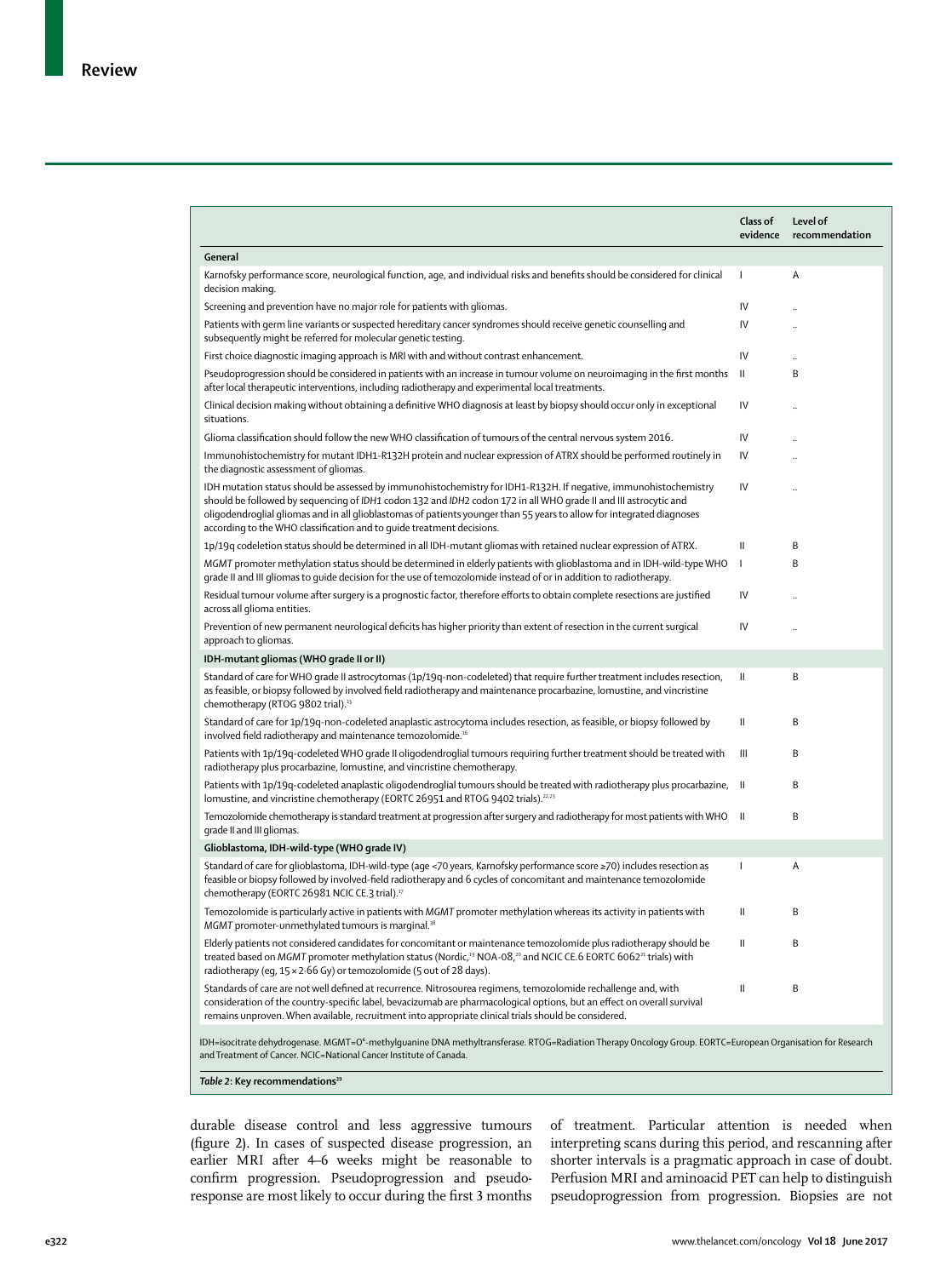uniformly informative because viable tumour cells are regularly detected even in patients with pseudoprogression. To address the risk of pseudoresponse, the Response Assessment in Neuro-Oncology working group has recommended that assessment of non-contrast-enhancing tumour components should be an additional key constituent of response criteria.<sup>11</sup> Preliminary evidence shows that lower grade gliomas might exhibit accelerated growth during pregnancy.<sup>37</sup> MRI without gadolinium should be used as a safe approach to assess disease activity during pregnancy if considered necessary.

Table 2 shows the key recommendations of the EANO task force.

# **Diffuse astrocytoma**

Diffuse astrocytomas, IDH-mutant, are the most common WHO grade II astrocytomas. Gemistocytic astrocytomas are a variant of IDH-mutant diffuse astrocytoma characterised by the presence of gemistocytic neoplastic astrocyctes, which should account for at least 20% of all tumour cells.<sup>1</sup> Maximum surgical resection, as feasible, is increasingly considered the best initial therapeutic measure. Watch-and-wait strategies without establishment of a histology-based diagnosis are less commonly pursued, even for patients with incidentally discovered lesions. Younger patients (pragmatic cutoff 40–45 years) with seizures only should be managed by observation alone only after gross total resection. Involved field radiotherapy (50 Gy), which prolongs progression-free survival, but not overall survival, should be considered for patients with incomplete resection or patients older than 40 years.<sup>40</sup> Chemotherapy alone as initial treatment should be considered investigational, but might be an option in patients with extensive tumours, although progressionfree survival is probably shorter with temozolomide than with radiotherapy.<sup>41</sup> The Radiation Therapy Oncology Group 9802 trial<sup>15</sup> in patients with high-risk WHO grade II gliomas who were 18–39 years of age and had undergone a subtotal resection or biopsy, or who were aged 40 years or older compared chemoradiotherapy to radiotherapy alone. The trial reported that the addition of procarbazine, lomustine, and vincristine chemotherapy to radiotherapy (54 Gy) resulted in an overall survival of 13.3 years compared with 7.8 years in patients who received radiotherapy alone. Radiotherapy followed by procarbazine, lomustine, and vincristine constitutes a new standard of care, in view of the absence of other upcoming clinical trial results that are likely to challenge these data. The Radiation Therapy Oncology Group 9802 trial reported that longer overall survival in patients treated with chemoradiotherapy was noted across histological subgroups and, although data are scarce, there was no association between benefit from chemotherapy and any biomarker, however the study was not powered to evaluate these differences.<sup>15</sup> Treatment at progression depends on neurological

status, patterns of progression, and first-line therapy. Second surgery should always be considered, usually followed by radiotherapy in previously non-irradiated patients or chemotherapy with alkylating drugs. Temozolomide is often preferred over procarbazine, lomustine, and vincristine chemotherapy because of its favourable safety profile and ease of administration. IDH-wild-type diffuse astrocytomas can have an aggressive course, resembling glioblastoma, especially in elderly patients, but there are less aggressive variants.<sup>42</sup>

## **Anaplastic astrocytoma**

Anaplastic astrocytomas, IDH-mutant, are the most common WHO grade III astrocytomas. Standard treatment includes maximal surgical removal or biopsy followed by radiotherapy at 60 Gy in  $1.8-2.0$  Gy fractions (table 1), with doses based on trials in which these tumours were pooled with glioblastomas. The NOA-04 trial35,43 showed that procarbazine, lomustine, and vincristine chemotherapy or temozolomide alone were as effective as radiotherapy alone for progression-free survival and overall survival. The European Organisation for Research and Treatment of Cancer (EORTC) 26053 trial (CATNON)<sup>16</sup> explored whether the addition of concomitant temozolomide or maintenance temozolomide to radiotherapy improved outcome compared with radiotherapy alone in patients with newly diagnosed 1p/19q-non-codeleted anaplastic gliomas in a 2×2 factorial trial design. An interim analysis suggested that patients treated with 12 cycles of maintenance temozolomide had longer overall survival than patients not treated with maintenance temozolomide. Maintenance temozolomide has since been introduced as the standard of care, whereas the value of concomitant temozolomide remains unclear.16 Molecular marker studies in the CATNON trial are pending. A retrospective study<sup>18</sup> of pooled datasets indicated that patients with IDH-wild-type tumours and *MGMT* promoter methylation benefit specifically from chemotherapy with alkylating drugs.

First-line therapy informs treatment choices in patients with recurrent disease. An indication for second surgery should be explored. In patients who relapse after radiotherapy, re-irradiation is an option, with a minimum interval of 12 months from first radiotherapy course. However, the extent and patterns of recurrence restrict the options of radiotherapy in second line treatment, and the overall efficacy remains uncertain because data from randomised trials are scarce. Chemotherapy with alkylating drugs should be considered for chemonaive patients who progress after radiotherapy, with temozolomide and nitrosoureas considered to be equally effective in second line treatment.44,45 Bevacizumab is also an option used after relapse following radiotherapy and chemotherapy, with progression-free survival at 6 months reported to be between 20–60%.46,47 However, controlled data, including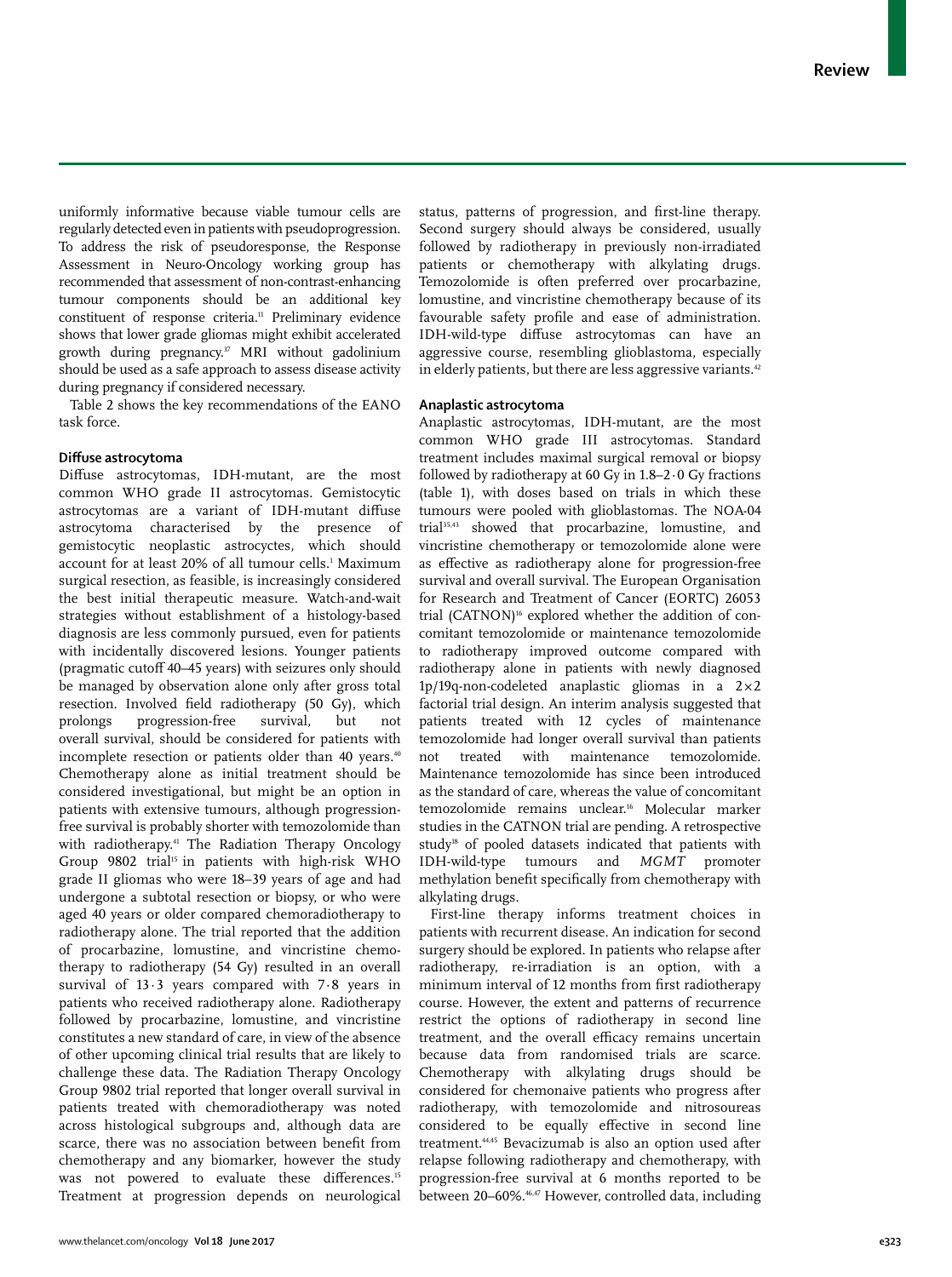those for combined treatment with bevacizumab and chemotherapy, are scarce.

# **Glioblastoma**

Most histological glioblastomas are IDH-wild-type, including the morphological variants of giant cell glioblastoma, gliosarcoma, and epithelioid glioblastoma. To date, no specific treatment recommendations for glioblastoma variants exist. About 50% of the rare epithelioid glioblastomas have a targetable *BRAF*<sup>V6001</sup> mutation, but the promising activity of BRAF inhibitors in this setting remains to be evaluated systematically. IDH-mutant glioblastomas are increasingly treated in the same way as IDH-mutant anaplastic astrocytoma.

Surgery for IDH-wild-type glioblastoma should be gross total resection when feasible. A small randomised trial<sup>48</sup> in patients older than 65 years at diagnosis with WHO grade III or IV glioma reported longer overall survival in patients treated with resection compared with those who had a biopsy, but the results remain controversial because of the small sample size and Karnofsky performance score imbalances between groups. Although some studies<sup>49,50</sup> reported gradual improvement in outcome with increasing extent of resection, only gross total resection might be associated with improved outcome.

Radiotherapy has been the standard of care for glioblastoma since the 1980s, roughly doubling survival.<sup>31,51</sup> The standard dose is 60 Gy in  $1.8-2.0$  Gy fractions; 50 Gy in 1·8 Gy fractions improved survival relative to best supportive care in patients 70 years or older with good Karnofsky performance scores.<sup>52</sup> Patients with unfavourable prognostic factors, defined by age or Karnofsky performance score, are treated with hypofractionated radiotherapy (eg, 40 Gy in 15 fractions), which had similar efficacy to 60 Gy in 30 fractions in a randomised phase II trial.<sup>53</sup> In elderly patients (aged >70 years), hypofractionated radiotherapy is the standard treatment for those with tumours without *MGMT* promoter methylation.<sup>19,20</sup> Further hypofractionation to 5 fractions of 5 Gy might be feasible without compromising survival, $54$  but is unlikely to be well-tolerated in terms of neurocognitive side-effects, which could become especially important once other treatment options allow long-term survival in elderly glioblastoma patients. Accelerated hyperfractionated regimens, accelerated hypofractionated regimens, brachytherapy, radiosurgery, and stereotactic radiotherapy boosts confer no survival advantage compared with standard regimens.<sup>32</sup>

Concomitant and maintenance temozolomide chemotherapy plus radiotherapy is the standard of care for newly diagnosed adult patients in good general and neurological condition, aged up to 70 years.17,55,56 A National Cancer Institute of Canada CE.6 EORTC  $26062$  trial<sup>21</sup> enrolled patients with newly diagnosed glioblastoma (aged ≥65 years) to examine the addition of concomitant and maintenance temozolomide to radiotherapy (40 Gy in 15 fractions) and reported longer overall survival in patients treated with concomitant and maintenance temozolomide and radiotherapy compared with patients treated with radiotherapy alone. Thus, no indication exists that the benefit from temozolomide is reduced with increasing age.<sup>21</sup>

The benefit of temozolomide is most obvious in patients with *MGMT* promoter-methylated glioblastoma.<sup>21,38</sup> The Nordic trial<sup>19</sup> and NOA-08<sup>20</sup> trial resulted in the introduction of *MGMT* promoter methylation testing as standard practice in many European countries in elderly patients not eligible for combined modality treatment: patients with tumours without *MGMT* promoter methylation should be treated with hypofractionated radiotherapy alone. Hypofractionated radiotherapy is also the treatment of choice for elderly patients when the *MGMT* status is unknown. Patients with tumours with *MGMT* promoter methylation should receive temozolomide alone (5 of 28 days) until progression or for 12 months.

Trials57–59 in patients without *MGMT* promoter methylation showed that the omission of temozolomide from first-line standard of care treatment was of no detriment to patients, challenging the view that temozolomide should be used in every patient despite the absence of *MGMT* promoter methylation. This concept is particularly relevant for elderly or frail patients who might be less tolerant of combined modality treatment.

An increased dose of temozolomide is of no benefit in newly diagnosed patients<sup>60</sup> and the extension of chemotherapy duration beyond six cycles is probably also of no benefit.<sup>61,62</sup>

Supportive and palliative care are appropriate for patients with large or multifocal lesions with a low Karnofsky performance score, especially if patients are unable to consent to further therapy after biopsy.

Local carmustine wafer chemotherapy combined with radiotherapy conferred longer survival from first-line treatment compared with patients treated with radiotherapy alone (13·9 *vs* 11·6 months) for an intention-totreat population of patients with high-grade glioma, but clinical outcomes did not differ significantly when only patients with glioblastoma were considered.<sup>36,56,63</sup> However, clinical outcomes differed significantly in patients with glioblastoma who underwent a larger than  $90\%$  resection  $64$ 

Two randomised trials<sup>65,66</sup> done in adult patients with glioblastoma noted that progression-free survival was longer by 3–4 months in patients treated with bevacizumab in addition to concomitant and maintentance temozolomide chemotherapy and radiotherapy compared with patients treated with concomitant and maintenance temozolomide chemotherapy and radiotherapy alone. However, the addition of bevacizumab to this regimen did not affect overall survival compared with concomitant and maintenance temozolomide chemotherapy and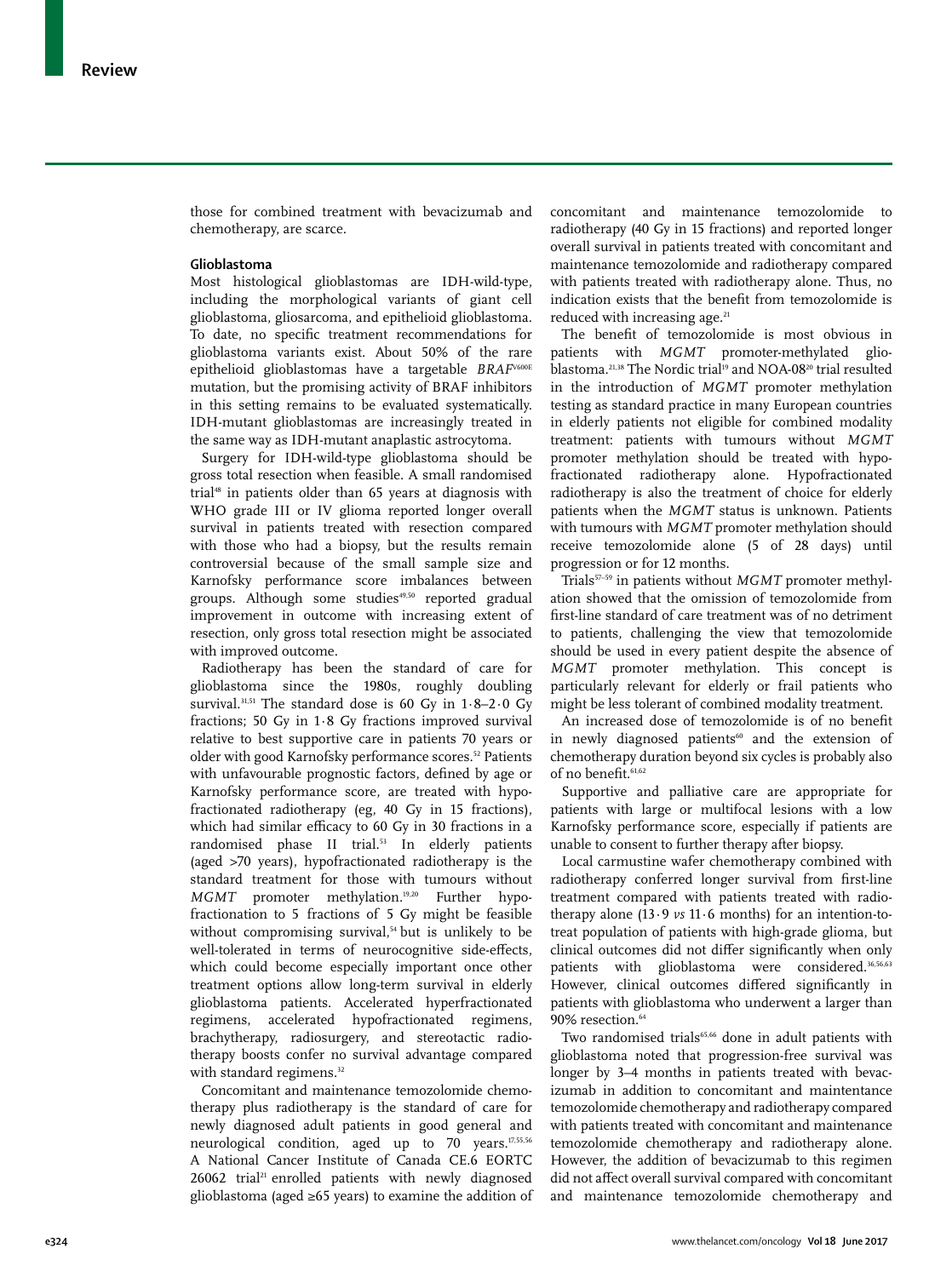radiotherapy alone. However, the clinical significance of increased progression-free survival reported in these trials65,66 has been disputed because the reliability of neuroimaging for the assessment of progression is unclear and the RTOG 0825 trial<sup>65</sup> raised concerns of early cognitive decline in patients treated with bevacizumab. On the basis of these data, bevacizumab has not been approved for newly diagnosed glioblastoma. However, the drug could be useful in individual patients with large tumours who are highly symptomatic and resistant to steroids, who might otherwise not tolerate radiotherapy.

Tumour-treating fields represent a novel treatment modality designed to deliver alternating electrical fields to the brain. An open-label randomised phase III trial<sup>67</sup> of tumour-treating fields added to standard maintenance temozolomide chemotherapy in newly diagnosed patients with glioblastoma was terminated early when an interim analysis of the first cohort of 315 randomised patients was analysed and longer overall survival was reported in patients treated with tumour-treating fields added to standard maintenance temozolomide chemotherapy compared with patients treated with standard maintenance temozolomide chemotherapy alone (hazard ratio 0·74, 95% CI 0·56–0·98, log-rank p=0·03). Analysis<sup>68</sup> of the full cohort of 695 patients showed that both progression free survival and overall survival were longer in patients treated with tumour-treating fields added to standard maintenance temozolomide chemotherapy compared with patients treated with standard maintenance temozolomide chemotherapy alone.<sup>68</sup>

Questions about the mode of action, interpretation of data, and effect on quality of life have been raised,<sup>69</sup> and the role and cost-effectiveness of tumour-treating fields in the treatment of newly diagnosed glioblastoma remain to be defined.<sup>70</sup>

Standards of care for patients with recurrent glioblastoma are not well defined. Clinical decision making is influenced by previous treatment, age, Karnofsky performance score, and patterns of progression. Second surgery is considered for 20–30% of patients in clinical practice, commonly for symptomatic but circumscribed lesions and when the interval since the preceding surgery exceeds 6 months. Second surgery might also be considered in the case of early progression in symptomatic patients in whom initial surgery was not adequate. The effect of second surgery on survival might be limited to patients who are candidates for gross total resection of enhancing tumour, $71$  but prospective data from randomised trials are not available to confirm a role for second surgery. The efficacy of re-irradiation and the value of aminoacid PET for target delineation remain debated. Fractionation depends on tumour size. Doses of conventional or near conventional fractionation have been tested, but also higher doses per fraction of 5–6 Gy using stereotactic hypofractionated radiotherapy to a total dose of 30–36 Gy, or even radiosurgery with a single dose of 15–20 Gy, have acceptable toxicity.<sup>72</sup> Yet, no relevant monotherapy efficacy (progression-free survival rate of 3·8% at 6 months) was demonstrated in a larger randomised trial at 18 fractions of 2 Gy.<sup>73</sup>

The main systemic treatment options at progression after concomitant and maintenance temozolomide chemotherapy and radiotherapy in Europe are nitrosoureas, temozolomide rechallenge, and bevacizumab. Lomustine is increasingly considered standard treatment because no other treatment has yielded better results in a controlled clinical trial, but progression-free survival rates at 6 months are only in the range of 15–25% with lomustine therapy.74,**<sup>75</sup>** Similar results have been reported with alternative dosing regimens of temozolomide,<sup>76</sup> but activity is probably limited to patients with tumours with *MGMT* promoter methylation.<sup>77,78</sup> The BR12 trial<sup>44</sup> showed no benefit of dose-intensified temozolomide over standard-dose temozolomide in temozolomide-naive patients with malignant glioma, but does not provide information about the value of temozolomide rechallenge for patients pre-treated with temozolomide. Therefore, no reason exists to administer dose-intensified temozolomide to patients who are temozolomide-naive. Whether doseintensified regimens are superior to standard-dosed temozolomide in recurrent glioblastoma after a temozolomide-free interval, remains undetermined.

Bevacizumab is approved for recurrent glioblastoma in various countries, but not in the European Union, on the basis of two phase 2 studies<sup>79,80</sup> which noted that the proportion of patients with a response is around 30% and the length of progression-free survival and overall survival compare favourably with historical controls. The value of bevacizumab in clinical practice is widely accepted because of transient symptom control and the option for steroid sparing in a subset of patients.79,80 The BELOB trial<sup> $7$ </sup> showed that overall survival at 9 months might be longer in patients treated with bevacizumab and lomustine than that in patients treated with either drug alone, but the EORTC 26101 phase III trial<sup>78</sup> did not confirm that the combination of bevacizumab and lomustine increased overall survival compared with lomustine alone. No other active combination partner for bevacizumab has been identified. Tumour-treating fields were not superior to best physician's choice in a randomised phase III trial.<sup>81</sup>

# **Diffuse midline glioma**

Diffuse midline glioma, histone H3-K27M mutant, is a new tumour entity that has been classified as WHO grade IV. The tumour includes most brainstem, thalamic, and spinal diffuse gliomas in children and adults. Surgical options are limited, treatment beyond radiotherapy is not established, and the prognosis is poor. Traditionally, treatment has followed the standards of care for gliomas of the same WHO grade in other anatomical locations.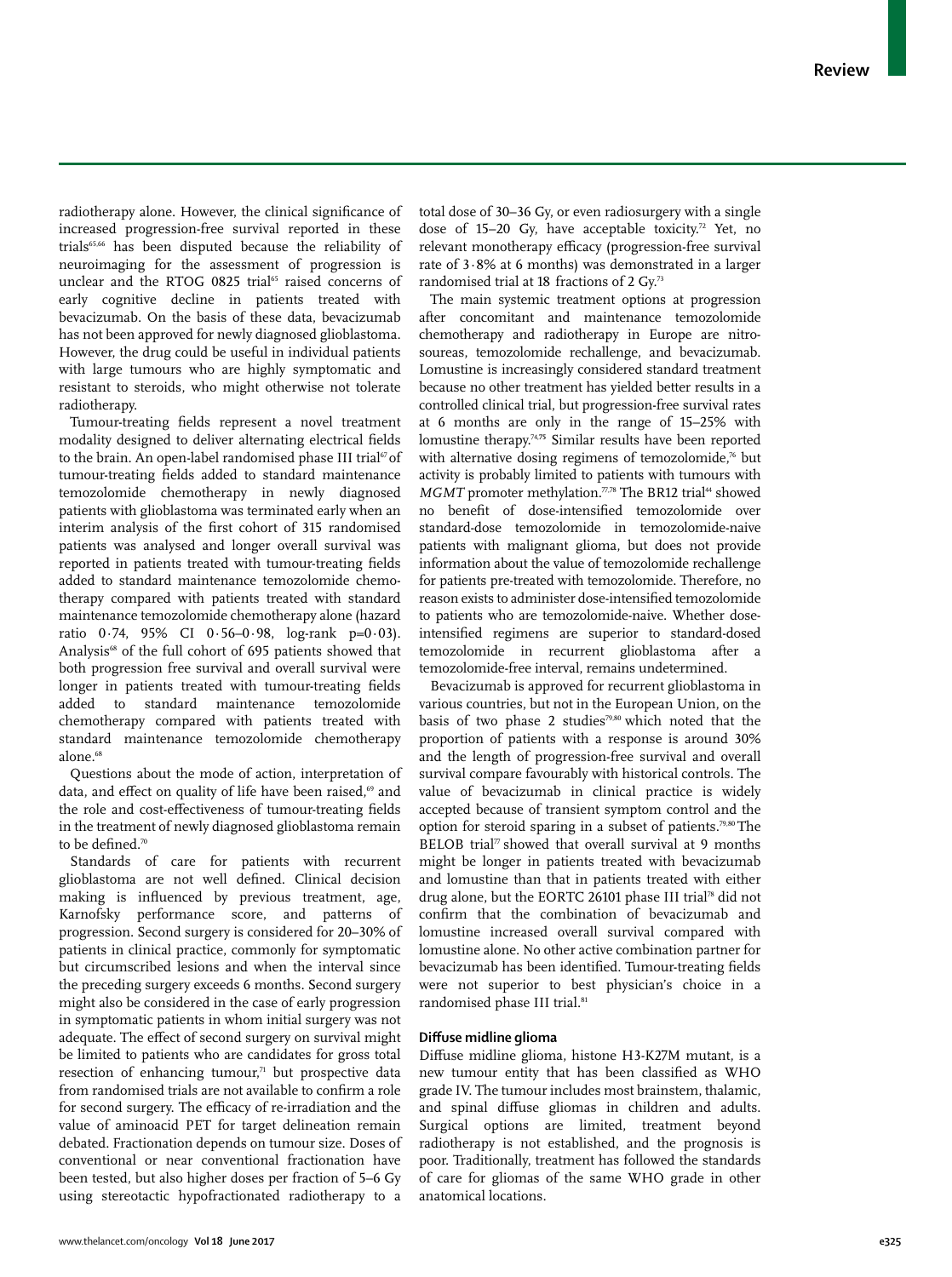#### **Search strategy and selection criteria**

This guideline was prepared by a task force nominated by the Executive Board of the European Association for Neuro-Oncology (EANO) in cooperation with the Brain Tumor Group of the European Organisation for Research and Treatment of Cancer in 2016. The task force represents the disciplines involved in the diagnosis and care of patients with glioma and reflects the multinational character of EANO. We used PubMed and the search terms "glioma", "anaplastic", "astrocytoma", "oligodendroglioma", "glioblastoma", "trial", "clinical", "radiotherapy" and "chemotherapy" to retrieve references for articles published in English between Jan 1, 2001, and July 31, 2016. We also identified publications through searches of the authors' own files. Data available only in Abstract form were only included if we felt they had the potential to change practice. The definitive reference list included articles deemed relevant to the broad scope of this guideline.

#### **Oligodendroglioma**

Oligodendrogliomas are defined as IDH-mutant and 1p/19q-codeleted grade II tumours by the 2016 WHO classification.1 In rare cases, without conclusive data on IDH mutation and 1p/19q codeletion status, tumours are classified as oligodendroglioma, not otherwise specified. The diagnosis of oligoastrocytoma is discouraged in the new WHO classification, which states that only exceptional cases that cannot be conclusively tested for IDH mutation and 1p/19q codeletion that show a mixed oligoastrocytic histology can still be classified as oligoastrocytoma, not otherwise specified.1 Surgery is the primary treatment for IDH-mutant and 1p/19q-codeleted oligodendroglioma. Although contemporary trials addressing this issue are not available, watch-and-wait strategies are justified in patients with macroscopically complete resection, and also in younger patients (aged <40 years) with incomplete resection if the tumour has not already caused neurological deficits beyond symptomatic epilepsy. The standard treatment for oligodendrogliomas is radiotherapy followed by procarbazine, lomustine, and vincristine chemotherapy if further treatment beyond surgery is considered necessary.15

#### **Anaplastic oligodendroglioma**

Anaplastic oligodendrogliomas are defined as IDHmutant and 1p/19q-codeleted grade III tumours by the 2016 WHO classification;<sup>1</sup> not otherwise specified is only assigned if conclusive molecular information is absent. The diagnosis of anaplastic oligoastrocytoma is discouraged and no longer applicable when tumours are successfully tested for IDH mutation and 1p/19q codeletion. Extent of resection is a prognostic factor.<sup>43,82</sup> The role of grading (II versus III) in IDH-mutant, 1p/19q-codeleted gliomas remains controversial. Accordingly, watch-and-wait strategies after complete

resection might be considered even with WHO grade III tumours in younger patients, notably after gross total resection and in the absence of neurological deficits. Two large randomised clinical trials—EORTC 26951<sup>22</sup> and RTOG 9402<sup>23</sup>—showed that in a subset of patients with 1p/19q-codeleted oligodendroglial tumours, patients treated with procarbazine, lomustine, and vincristine chemotherapy, either before or after radiotherapy, in first-line treatment had longer overall survival compared with patients treated with radiotherapy alone. Although these results stem from analyses of small patient cohorts, both studies show similar results, validating each other and defining the current standard of care. Important questions remain: whether long-term survivors treated with radiotherapy plus procarbazine, lomustine, and vincristine experience preserved cognitive function and quality of life,<sup>83</sup> and whether the longer overall survival could be achieved with concomitant and maintenance temozolomide plus radiotherapy compared with radiotherapy alone. Longterm results from the NOA-04 trial<sup>35,43</sup> show that chemotherapy alone is not superior to radiotherapy alone in IDH-mutant and 1p/19q-codeleted anaplastic oligodendroglioma or IDH-mutant anaplastic astrocytoma, indicating that chemotherapy with alkylating drugs alone is unlikely to achieve the same outcome as radiotherapy combined with procarbazine, lomustine, and vincristine. Whether the efficacy of concomitant and maintenance temozolomide plus radiotherapy treatment is similar to radiotherapy followed by procarbazine, lomustine, and vincristine is explored in the modified CODEL trial (NCT00887146).

Treatment at progression is influenced by response to first-line treatment. In cases in which radiotherapy and alkylating drugs are not treatment options because patients have not responded, or because of intolerance, bevacizumab has been used,<sup>84,85</sup> but the drug is of unknown efficacy as controlled studies are lacking.<sup>84,85</sup> No evidence exists for the use of combined treatment with bevacizumab and cytotoxic drugs in this setting.

# **Other astrocytic tumours**

Pilocytic astrocytoma and its variant, pilomyxoid astrocytoma, are rare tumours in adults and are commonly cured by surgery alone. Radiotherapy is only indicated at progression when surgical options no longer exist. Pilocytic astrocytoma of the optic nerve can be associated with neurofibromatosis type I and cannot be resected unless visual function has already been lost. These lesions often do not require treatment.

Subependymal giant cell astrocytomas are WHO grade I lesions associated with tuberous sclerosis and might respond to mTOR inhibition if treatment after surgery is required.<sup>86</sup>

Pleomorphic xanthoastrocytoma (WHO grade II) occurs predominantly in children and young adults and about 70% of tumours have the *BRAF*<sup>V600E</sup> mutation.<sup>1</sup>This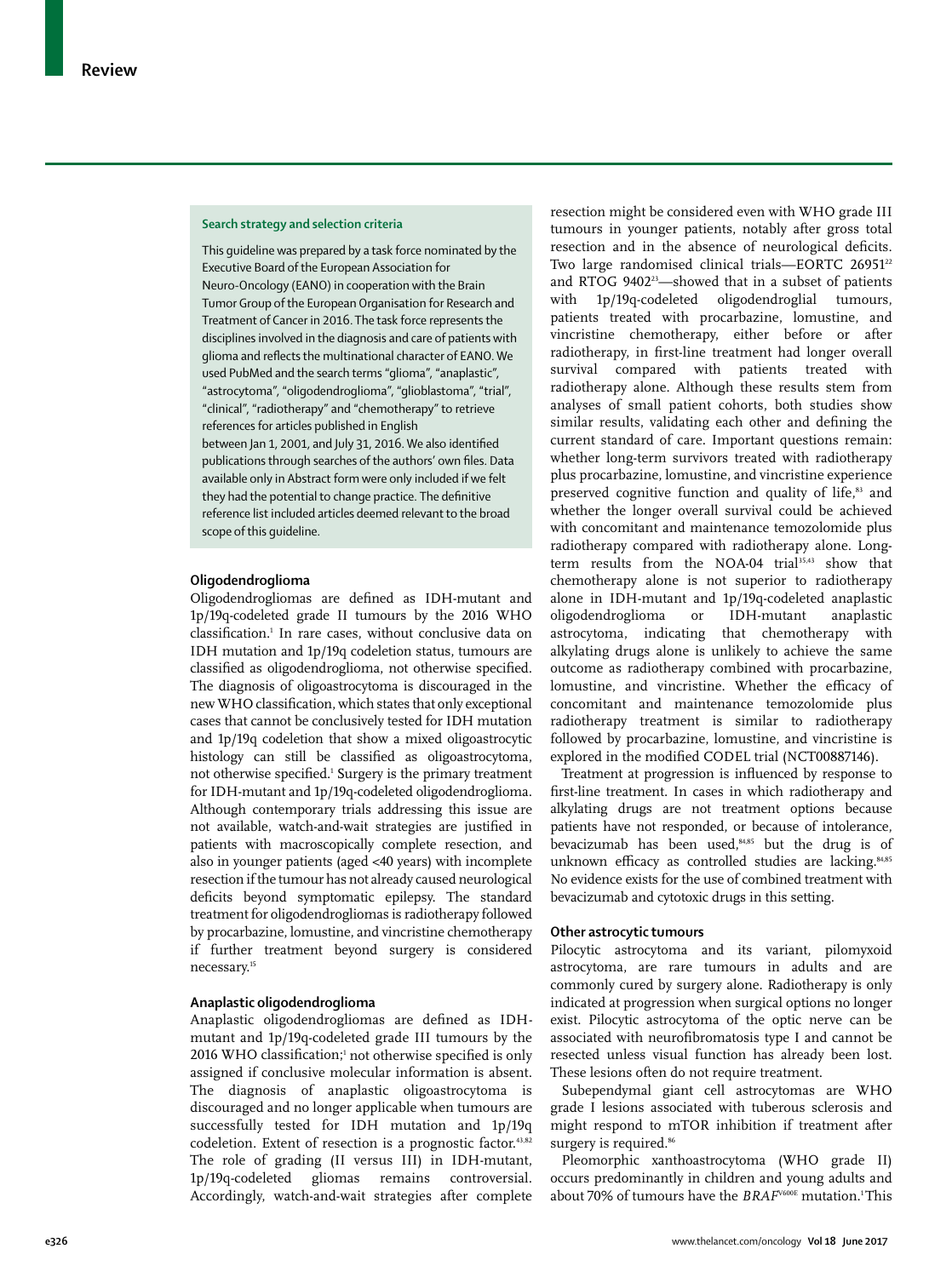tumour should be resected and patients may be followed up by the use of a watch-and-wait strategy after gross total resection. Anaplastic pleomorphic xanthoastrocytoma (WHO grade III) should probably be managed with postoperative radiotherapy and not with a watch-and-wait strategy. In recurrent anaplastic pleomorphic astrocytoma, BRAF inhibitors, such as vemurafenib, seem to have limited activity.<sup>87</sup>

#### **Coordination of care and outlook**

Diagnosis and management plans for patients with glioma should follow multidisciplinary tumour board recommendations throughout the disease course. Tumour boards composed of experts from different specialties are a forum in which to discuss which procedures can be done locally, which are better done at a specialised centre, which are appropriate for inpatient versus outpatient settings, and which neurorehabilitation measures are useful. Local and national guidelines and upcoming EANO guidelines provide further guidance. Guidelines reflect knowledge and consensus at a specific timepoint. The EANO [website](http://www.eano.eu)  will report future updates on this guideline.

#### **Contributors**

MiW wrote the first draft of the manuscript. All other authors reviewed the draft and approved the final version of the manuscript.

#### **Declaration of interests**

MiW received grants from Acceleron, Actelion, Bayer, Merck, Novocure, Piqur, Isarna, EMD Merck Serono, and Roche; and received personal fees from BMS, Celldex, Immunocellular Therapeutics, Isarna, Magforce, Merck, Northwest Biotherapeutics, Novocure, Pfizer, Roche, Teva, and Tocagen, outside of the submitted work. MvdB received grants and personal fees from Abbvie; and personal fees from Roche, Celldex, Novartis, BMS, and MSD, outside of the submitted work. JCT received grants from BrainLab, outside the submitted work. RoS received non-financial support from Novocure; and honoraria from Roche, Merck KGaA, MSD, Merck, and Novartis, outside of the submitted work. MP recieved grants from Böehringer Ingelheim, GlaxoSmithKline, Merck Sharp & Dome; and received personal fees from Bristol-Myers Squibb, Novartis, Gerson Lehrman Group, CMC Contrast, GlaxoSmithKline, Mundipharma, and Roche, outside of the submitted work. OC received grants, personal fees, and non-financial support from Roche; received personal fees from Ipsen, AstraZeneca, and Celldex; and received personal fees and non-financial support from Servier, during the conduct of the study; and has a patent licensed (Aix Marseille University, 13725437 9 1405). MB received grants and personal fees from Guerbet, Novartis, and Codman; received personal fees from Roche, Teva, Bayer, and Vascular Dynamics; and received grants from Siemens, DFG, Hopp Foundation, and Stryker, outside of the submitted work. JCR received non-financial support from Roche Nederland BV, outside of the submitted work. BGB received personal fees from Merck, and received personal fees and non-financial support from Noxxon Pharma AG, outside of the submitted work. MJBT received personal fees from Roche, outside of the submitted work. MH received non-financial support from MDxHealth; her institution received service fees from Novocure; and received consulting fees from Roche/Genentech, MSD, and BMS, outside of the submitted work. MaW received personal fees from Bristol-Myers-Squibb; and received personal fees from Novocure, and Roche, outside of the submitted work. GR received grants from Roche, and Merck; and received personal fees from Amgen, and Celldex, outside of the submitted work. WW received grants and personal fees from MSD and Genentech/Roche; received grants from Apogenix, Boehringer Ingelheim, and Pfizer; and received personal fees from BMS and Celldex, outside of the submitted work. All other authors declare no competing interests.

#### **References**

- 1 Louis DN, Perry A, Reifenberger G, et al. The 2016 World Health Organization classification of tumors of the central nervous system: a summary. *Acta Neuropathol* 2016; **131:** 803–20.
- 2 Weller M, van den Bent M, Hopkins K, et al. EANO guideline for the diagnosis and treatment of anaplastic gliomas and glioblastoma. *Lancet Oncol* 2014; **15:** e395–403.
- 3 Soffietti R, Baumert BG, Bello L, et al. Guidelines on management of low-grade gliomas: report of an EFNS-EANO Task Force. *Eur J Neurol* 2010; **17:** 1124–33.
- Rice T, Lachance DH, Molinaro AM, et al. Understanding inherited genetic risk of adult glioma-a review. *Neurooncol Pract* 2016; **3:** 10–16.
- 5 Folstein MF, Folstein SE, McHugh PR. "Mini-mental state". A practical method for grading the cognitive state of patients for the clinician. *J Psychiatr Res* 1975; **12:** 189–98.
- 6 Nasreddine ZS, Phillips NA, Bédirian V, et al. The Montreal Cognitive Assessment, MoCA: a brief screening tool for mild cognitive impairment. *J Am Geriatr Soc* 2005; **53:** 695–99.
- 7 Douw L, Klein M, Fagel SS, et al. Cognitive and radiological effects of radiotherapy in patients with low-grade glioma: long-term follow-up. *Lancet Neurol* 2009; **8:** 810–18.
- 8 Taphoorn MJ, Henriksson R, Bottomley A, et al. Health-related quality of life in a randomized phase III study of bevacizumab, temozolomide, and radiotherapy in newly diagnosed glioblastoma. *J Clin Oncol* 2015; **33:** 2166–75.
- 9 Ellingson BM, Bendszus M, Boxerman J, et al. Consensus recommendations for a standardized brain tumor imaging protocol in clinical trials. *Neuro Oncol* 2015; **17:** 1188–98.
- Albert NL, Weller M, Suchorska B, et al. Response assessment in Neuro-Oncology working group and European Association for Neuro-Oncology recommendations for the clinical use of PET imaging in gliomas. *Neuro Oncol* 2016; **18:** 1199–208.
- 11 Wen PY, Macdonald DR, Reardon DA, et al. Updated response assessment criteria for high-grade gliomas: response assessment in neuro-oncology working group. *J Clin Oncol* 2010; **28:** 1963–72.
- Weller M, Stupp R, Wick W. Epilepsy meets cancer: when, why, and what to do about it? *Lancet Oncol* 2012; **13:** e375–82.
- Williams M, Treasure P, Greenberg D, Brodbelt A, Collins P. Surgeon volume and 30 day mortality for brain tumours in England. *Br J Cancer* 2016; **115:** 1379–82.
- Kreth FW, Muacevic A, Medele R, Bise K, Meyer T, Reulen HJ. The risk of haemorrhage after image guided stereotactic biopsy of intra-axial brain tumours—a prospective study. *Acta Neurochir (Wien)* 2001; **143:** 539–45.
- 15 Buckner JC, Shaw EG, Pugh SL, et al. Radiation plus procarbazine, CCNU, and vincristine in low-grade glioma. *N Engl J Med* 2016; **374:** 1344–55.
- Van den Bent M, Baumert B, Erridge SC, et al. Concurrent and adjuvant temozolomide for 1p/19q non-co-deleted anaplastic glioma: interim results of the randomized intergroup CATNON trial (EORTC study 26053–22054). *Lancet* (in press).
- 17 Stupp R, Mason WP, van den Bent MJ, et al. Radiotherapy plus concomitant and adjuvant temozolomide for glioblastoma. *N Engl J Med* 2005; **352:** 987–96.
- 18 Wick W, Meisner C, Hentschel B, et al. Prognostic or predictive value of MGMT promoter methylation in gliomas depends on IDH1 mutation. *Neurology* 2013; **81:** 1515–22.
- 19 Malmstrom A, Gronberg BH, Marosi C, et al. Temozolomide versus standard 6-week radiotherapy versus hypofractionated radiotherapy in patients older than 60 years with glioblastoma: the Nordic randomised, phase 3 trial. *Lancet Oncol* 2012; **13:** 916–26.
- 20 Wick W, Platten M, Meisner C, et al. Temozolomide chemotherapy alone versus radiotherapy alone for malignant astrocytoma in the elderly: the NOA-08 randomised, phase 3 trial. *Lancet Oncol* 2012; **13:** 707–15.
- 21 Perry JR, Laperriere N, O'Callaghan CJ, et al. Short-course radiation plus temozolomide in elderly patients with glioblastoma. *N Engl J Med* 2017; **376:** 1027–37.
- 22 van den Bent MJ, Brandes AA, Taphoorn MJ, et al. Adjuvant procarbazine, lomustine, and vincristine chemotherapy in newly diagnosed anaplastic oligodendroglioma: long-term follow-up of EORTC brain tumor group study 26951. *J Clin Oncol* 2013; **31:** 344–50.

For more on the **European Association for Neuro-Oncology guidelines** see www.eano.eu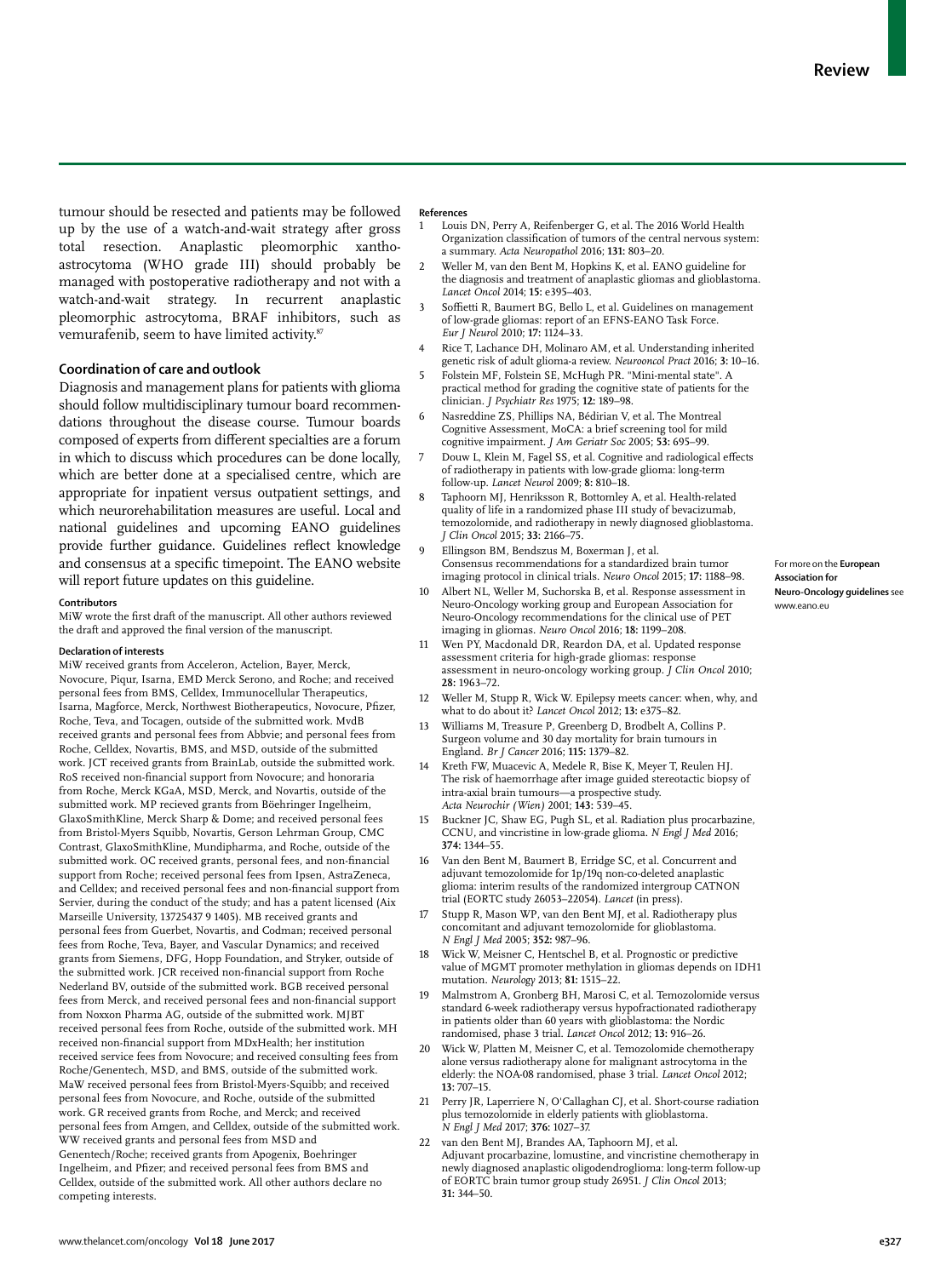- 23 Cairncross G, Wang M, Shaw E, et al. Phase III trial of chemoradiotherapy for anaplastic oligodendroglioma: long-term results of RTOG 9402. *J Clin Oncol* 2013; **31:** 337–43.
- Sahm F, Reuss D, Koelsche C, et al. Farewell to oligoastrocytoma: in situ molecular genetics favor classification as either oligodendroglioma or astrocytoma. *Acta Neuropathol* 2014; **128:** 551–59.
- 25 Herrlinger U, Jones DT, Glas M, et al. Gliomatosis cerebri: no evidence for a separate brain tumor entity. *Acta Neuropathol* 2016; **131:** 309–19.
- 26 Weller M, Pfister SM, Wick W, Hegi ME, Reifenberger G, Stupp R. Molecular neuro-oncology in clinical practice: a new horizon. *Lancet Oncol* 2013; **14:** e370–79.
- Stummer W, Pichlmeier U, Meinel T, et al. Fluorescence-guided surgery with 5-aminolevulinic acid for resection of malignant glioma: a randomised controlled multicentre phase III trial. *Lancet Oncol* 2006; **7:** 392–401.
- 28 De Witt Hamer PC, Robles SG, Zwinderman AH, Duffau H, Berger MS. Impact of intraoperative stimulation brain mapping on glioma surgery outcome: a meta-analysis. *J Clin Oncol* 2012; **30:** 2559–65.
- 29 Osswald M, Jung E, Sahm F, et al. Brain tumour cells interconnect to a functional and resistant network. *Nature* 2015; **528:** 93–98.
- 30 Vogelbaum MA, Jost S, Aghi MK, et al. Application of novel response/progression measures for surgically delivered therapies for gliomas: Response Assessment in Neuro-Oncology (RANO) working group. *Neurosurgery* 2012; **70:** 234–43.
- 31 Laperriere N, Zuraw L, Cairncross G, for the Cancer Care Ontario Practice Guidelines Initiative Neuro-Oncology Disease Site Group. Radiotherapy for newly diagnosed malignant glioma in adults: a systematic review. *Radiother Oncol* 2002; **64:** 259–73.
- 32 Niyazi M, Brada M, Chalmers AJ, et al. ESTRO-ACROP guideline "target delineation of glioblastomas". *Radiother Oncol* 2016; **118:** 35–42.
- 33 Neuro-Oncology Working Group (NOA) of the German Cancer Society. Neuro-Oncology Working Group (NOA)-01 trial of ACNU/ VM26 versus ACNU/Ara-C chemotherapy in addition to involvedfield radiotherapy in the first-line treatment of malignant glioma. *J Clin Oncol* 2003; **21:** 3276–84.
- 34 Lassman AB, Iwamoto FM, Cloughesy TF, et al. International retrospective study of over 1000 adults with anaplastic oligodendroglial tumors. *Neuro Oncol* 2011; **13:** 649–59.
- 35 Wick W, Roth P, Hartmann C, et al, for the Neurooncology Working Group (NOA) of the German Cancer Society. Long-term analysis of the NOA-04 randomized phase III trial of sequential radiochemotherapy of anaplastic glioma with PCV or temozolomide. *Neuro Oncol* 2016; **18:** 1529–37.
- 36 Westphal M, Hilt DC, Bortey E, et al. A phase 3 trial of local chemotherapy with biodegradable carmustine (BCNU) wafers (Gliadel wafers) in patients with primary malignant glioma. *Neuro Oncol* 2003; **5:** 79–88.
- 37 Peeters S, Pagès M, Gauchotte G, et al, for the Club de Neuro-Oncologie de la Société Française de Neurochirurgie and the Association des Neuro-Oncologues d'Expression Française. Interactions between glioma and pregnancy: insight from a 52-case multicenter series. *J Neurosurg* 2017: published online March 3. DOI:10.3171/2016.10.JNS16710.
- 38 Hegi ME, Diserens AC, Gorlia T, et al. MGMT gene silencing and benefit from temozolomide in glioblastoma. *N Engl J Med* 2005; **352:** 997–1003.
- 39 Brainin M, Barnes M, Baron JC, et al. Guidance for the preparation of neurological management guidelines by EFNS scientific task forces revised recommendations 2004. *Eur J Neurol* 2004; **11:** 577–81.
- 40 van den Bent MJ, Afra D, de Witte O, et al. Long-term efficacy of early versus delayed radiotherapy for low-grade astrocytoma and oligodendroglioma in adults: the EORTC 22845 randomised trial. *Lancet* 2005; **366:** 985–90.
- Baumert BG, Hegi ME, van den Bent MJ, et al. Temozolomide chemotherapy versus radiotherapy in high-risk low-grade glioma (EORTC 22033-26033): a randomised, open-label, phase 3 intergroup study. *Lancet Oncol* 2016; **17:** 1521–32.
- Reuss DE, Kratz A, Sahm F, et al. Adult IDH wild type astrocytomas biologically and clinically resolve into other tumor entities. *Acta Neuropathol* 2015; **130:** 407–17.
- Wick W, Hartmann C, Engel C, et al. NOA-04 randomized phase III trial of sequential radiochemotherapy of anaplastic glioma with procarbazine, lomustine, and vincristine or temozolomide. *J Clin Oncol* 2009; **27:** 5874–80.
- 44 Brada M, Stenning S, Gabe R, et al. Temozolomide versus procarbazine, lomustine, and vincristine in recurrent high-grade glioma. *J Clin Oncol* 2010; **28:** 4601–08.
- Yung WK, Prados MD, Yaya-Tur R, et al. Multicenter phase II trial of temozolomide in patients with anaplastic astrocytoma or anaplastic oligoastrocytoma at first relapse. Temodal Brain Tumor Group. *J Clin Oncol* 1999; **17:** 2762–71.
- 46 Desjardins A, Reardon DA, Herndon JE 2nd, et al. Bevacizumab plus irinotecan in recurrent WHO grade 3 malignant gliomas. *Clin Cancer Res* 2008; **14:** 7068–73.
- 47 Chamberlain MC, Johnston S. Salvage chemotherapy with bevacizumab for recurrent alkylator-refractory anaplastic astrocytoma. *J Neurooncol* 2009; **91:** 359–67.
- 48 Vuorinen V, Hinkka S, Farkkila M, Jaaskelainen J. Debulking or biopsy of malignant glioma in elderly people—a randomised study. *Acta Neurochir (Wien)* 2003; **145:** 5–10.
- Kreth FW, Thon N, Simon M, et al. Gross total but not incomplete resection of glioblastoma prolongs survival in the era of radiochemotherapy. *Ann Oncol* 2013; **24:** 3117–23.
- Asklund T, Malmstrom A, Bergqvist M, Bjor O, Henriksson R. Brain tumors in Sweden: data from a population-based registry 1999–2012. *Acta Oncol* 2015; **54:** 377–84.
- 51 Walker MD, Alexander E Jr, Hunt WE, et al. Evaluation of BCNU and/or radiotherapy in the treatment of anaplastic gliomas. A cooperative clinical trial. *J Neurosurg* 1978; **49:** 333–43.
- Keime-Guibert F, Chinot O, Taillandier L, et al. Radiotherapy for glioblastoma in the elderly. *N Engl J Med* 2007; **356:** 1527–35.
- 53 Roa W, Brasher PM, Bauman G, et al. Abbreviated course of radiation therapy in older patients with glioblastoma multiforme: a prospective randomized clinical trial. *J Clin Oncol* 2004; **22:** 1583–88.
- Roa W, Kepka L, Kumar N, et al. International Atomic Energy Agency randomized phase III study of radiation therapy in elderly and/or frail patients with newly diagnosed glioblastoma multiforme. *J Clin Oncol* 2015; **33:** 4145–50.
- 55 Stupp R, Hegi ME, Mason WP, et al. Effects of radiotherapy with concomitant and adjuvant temozolomide versus radiotherapy alone on survival in glioblastoma in a randomised phase III study: 5-year analysis of the EORTC-NCIC trial. *Lancet Oncol* 2009; **10:** 459–66.
- Hart MG, Garside R, Rogers G, Stein K, Grant R. Temozolomide for high grade glioma. *Cochrane Database Syst Rev* 2013; **4:** CD007415.
- 57 Weller M, Stupp R, Reifenberger G, et al. MGMT promoter methylation in malignant gliomas: ready for personalized medicine? *Nat Rev Neurol* 2010; **6:** 39–51.
- 58 Wick W, Weller M, van den Bent M, et al. MGMT testing the challenges for biomarker-based glioma treatment. *Nat Rev Neurol* 2014; **10:** 372–85.
- Hegi ME, Stupp R. Withholding temozolomide in glioblastoma patients with unmethylated MGMT promoter—still a dilemma? *Neuro Oncol* 2015; **17:** 1425–27.
- 60 Gilbert MR, Wang M, Aldape KD, et al. Dose-dense temozolomide for newly diagnosed glioblastoma: a randomized phase III clinical trial. *J Clin Oncol* 2013; **31:** 4085–91.
- Blumenthal D, Gorila T, Gilbert MR, et al. Is more better? The impact of extended adjuvant temozolomide in newly-diagnosed glioblastoma: a secondary analysis of EORTC and NRG Oncology/ RTOG. *Neuro Oncol* 2017; published online March 24. DOI:10.1093/ neuonc/nox025.
- 62 Gramatzki D, Kickingereder P, Hentschel B, et al. Limited role for extended maintenance temozolomide for newly diagnosed glioblastoma. *Neurology* (in press).
- Westphal M, Ram Z, Riddle V, Hilt D, Bortey E, for the Executive Committee of the Gliadel Study Group. Gliadel wafer in initial surgery for malignant glioma: long-term follow-up of a multicenter controlled trial. *Acta Neurochir (Wien)* 2006; **148:** 269–75.
- 64 Stummer W, van den Bent MJ, Westphal M. Cytoreductive surgery of glioblastoma as the key to successful adjuvant therapies: new arguments in an old discussion. *Acta Neurochir (Wien)* 2011; **153:** 1211–18.